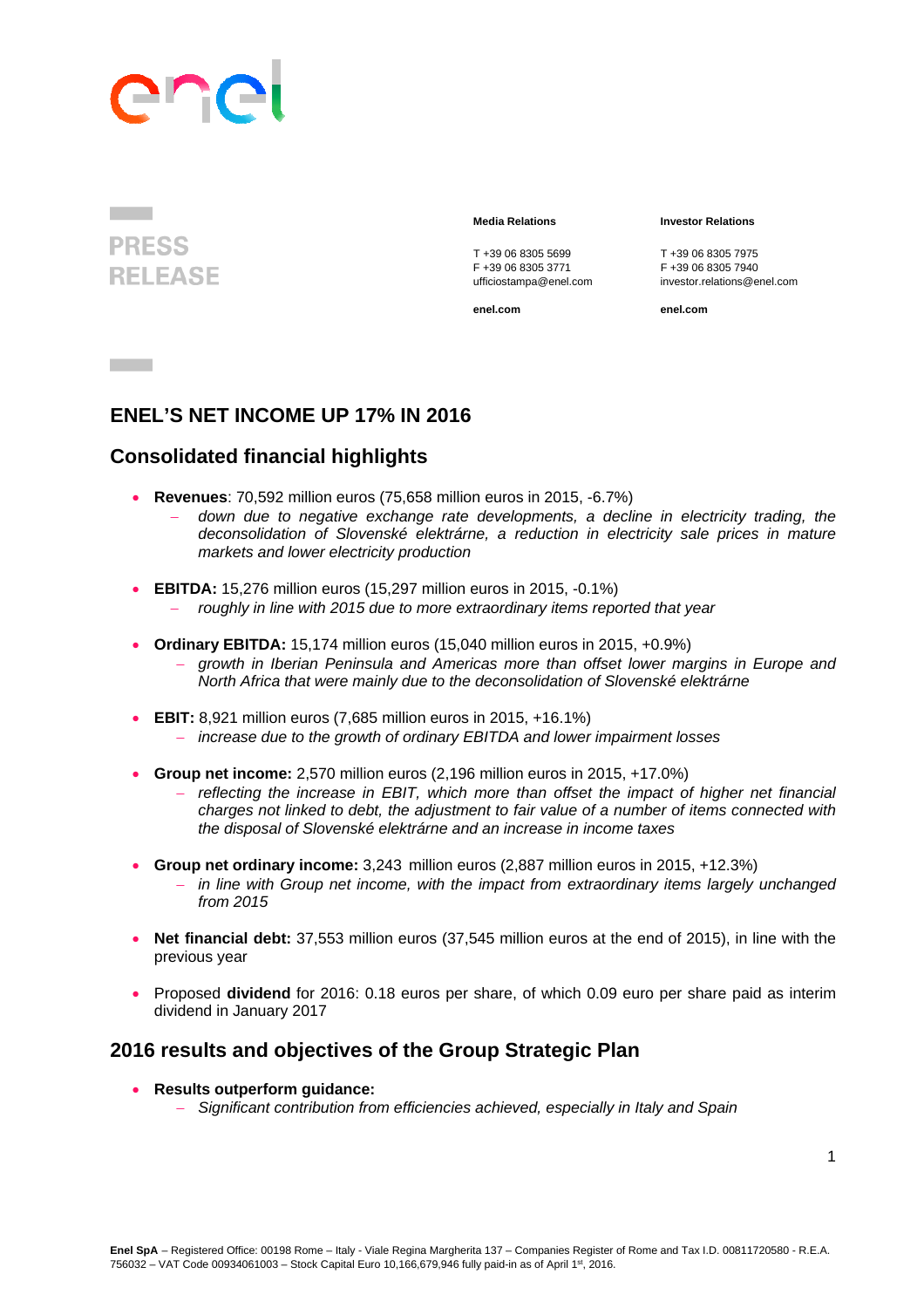- *Installed renewables capacity continues to expand*
- *Sales to end users in Italy and Spain rise*
- *Performance improves in Latin America notwithstanding depreciation of all currencies*
- *Ordinary EBITDA growing for the first time since 2013*
- **Major progress achieved in 2016** towards reaching the targets set for each of the five pillars of the strategic plan
- **1.** Reduction in cash costs of around 8%, with **savings** of about 1 billion euros
- **2. Growth EBITDA** of 800 million euros
	- *90% of growth EBITDA for 2017 already allocated*
- **3.** Integration of Enel Green Power into the Enel Group and first phase of corporate restructuring in Latin America completed; simplification by individual country in Latin America continues
- **4.** Competed **asset disposals** worth about 3.1 billion euros, with around 0.9 billion euros in acquisitions completed during the period
- **5.** Implicit **pay-out** about 57%, an increase on the 55% specified in 2016 dividend policy
- **Financial targets for 2017 confirmed**
- Significant progress also made on commitments made relating to the United Nations' Sustainable Development Goals (SDGs), an integral part of Enel's strategic plan:
	- SDG 4 (quality education): 300,000 beneficiaries
	- SDG 7 (affordable and clean energy): 1.2 million beneficiaries
	- SDG 8 (decent work and economic growth): 1.1 million beneficiaries
	- SDG 13 (climate action): ~395gCO2/KWheq

**Francesco Starace, Enel CEO and General Manager, said:** *"The Group's excellent performance in the implementation of our strategy enabled us to achieve better than expected results in 2016 and to post growth in EBITDA for the first time since 2013. The results achieved in 2016 have enabled us to increase net income by 17% over the corresponding figure for 2015 and increase the dividend pay-out to 57%. Cash generation improved significantly, enabling us to bring FFO/net debt to 26% at the end of 2016, in spite of record investments for around 9 billion euros carried out during the year.* 

*For 2017, we plan to start our investments in digitisation and we foresee early contributions from our customer focus strategy on a global scale. Digitisation will enable us to achieve significant progress in operational efficiency and we will continue our industrial growth, focusing on networks and renewables, with a growth EBITDA target of 1.4 billion euros for the year. Our aim is to become a leaner and more efficient Group and to this end we are focused on the second phase of the corporate simplification at the individual country level in Latin America, while continuing with the active management of our asset portfolio."*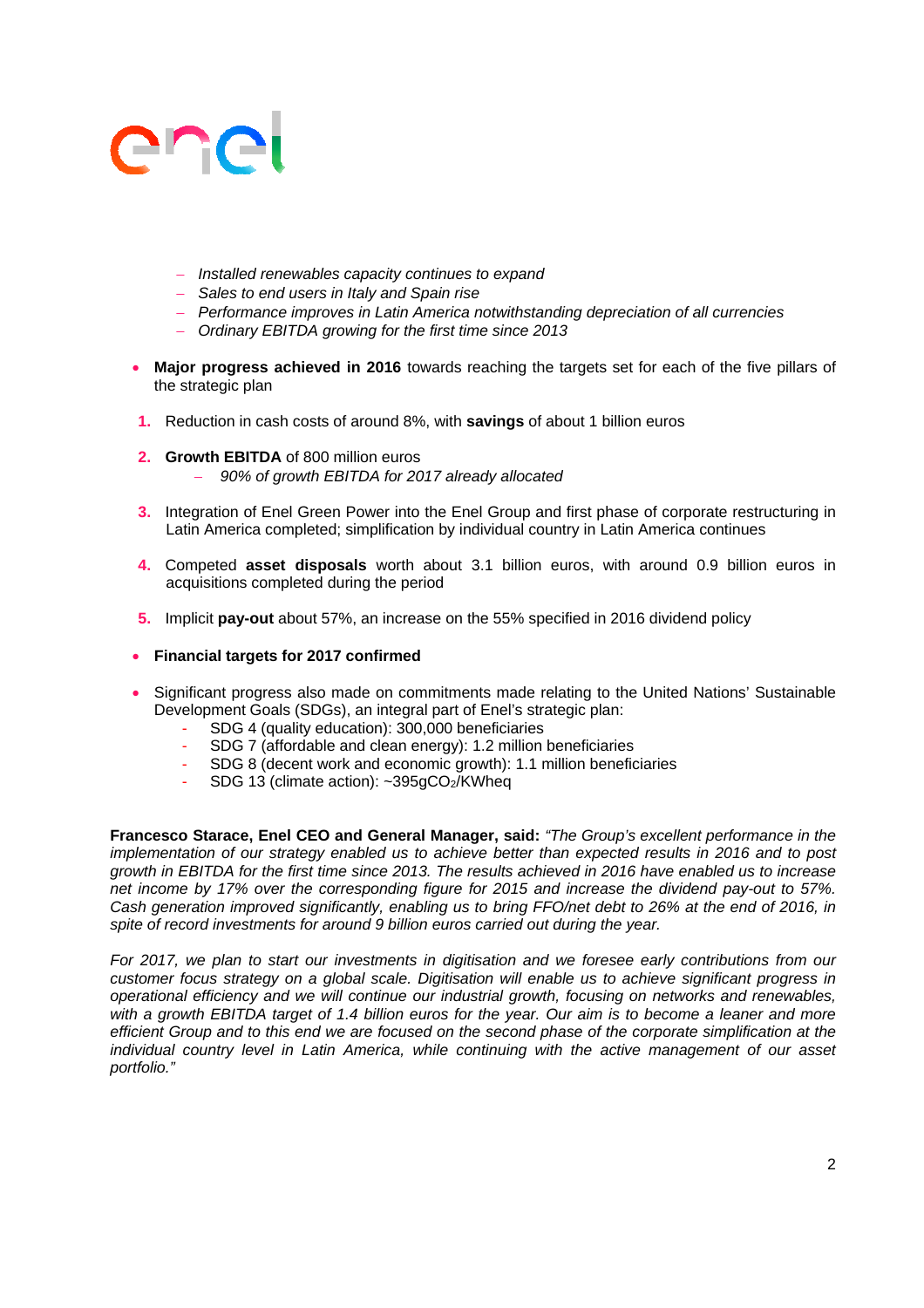

**Rome, March 17th, 2017 –** The Board of Directors of Enel S.p.A. ("Enel"), chaired by Patrizia Grieco, approved the 2016 financial results at its meeting yesterday.

## **2016 consolidated financial highlights**

2015 data contained in the tables below have been restated in accordance with the Group's new organisational structure, which takes into account Enel's new geographies and the integration of Enel Green Power.

#### **REVENUES**

- Revenues in 2016 amounted to **70,592 million euros**, a decrease of 5,066 million euros (-6.7%) on 2015
	- The drop is mainly due to the impact of the appreciation of the euro against other currencies (1,286 million euros mostly concentrated in Latin America), a reduction in electricity trading (1,062 million euros), the deconsolidation of Slovenské elektrárne following the sale of 50% of Slovak Power Holding B.V. at the end of July 2016 (767 million euros), a reduction in sales of electricity to end users in mature markets and the reduction in sales of generated electricity.
	- Another factor in the decrease was the recognition in 2015 of the grants received in Argentina under the provisions of Resolución 32/2015.
- **Revenues in 2016** included a number of **extraordinary** items, including:
	- The capital gains on the disposal of **GNL Quintero** and **Hydro Dolomiti Enel**, equal to 173 million euros and 124 million euros respectively;
- **Revenues in 2015** included the following **extraordinary items**:
	- The capital gain of 141 million euros on the disposal of SE Hydropower.
		- The negative goodwill and concomitant recalculation at fair value of the interest already held by the Group following the acquisition of 3Sun worth a total of 116 million euros.

| Revenues (millions of euros)           | 2016    | 2015 restated | Change   |
|----------------------------------------|---------|---------------|----------|
| Italy                                  | 36,957  | 40,727        | $-9.3%$  |
| <b>Iberia</b>                          | 18,953  | 20,484        | $-7.5%$  |
| Latin America                          | 10,768  | 10,828        | $-0.6%$  |
| Europe and North Africa                | 3,798   | 4,990         | $-23.9%$ |
| North and Central America              | 1,125   | 882           | 27.6%    |
| Sub-Saharan Africa and Asia            | 29      | 18            | 61.1%    |
| Other, eliminations and<br>adjustments | (1,038) | (2,271)       | 54.3%    |
| <b>TOTAL</b>                           | 70,592  | 75,658        | $-6.7%$  |

The following table reports revenues by **business area**: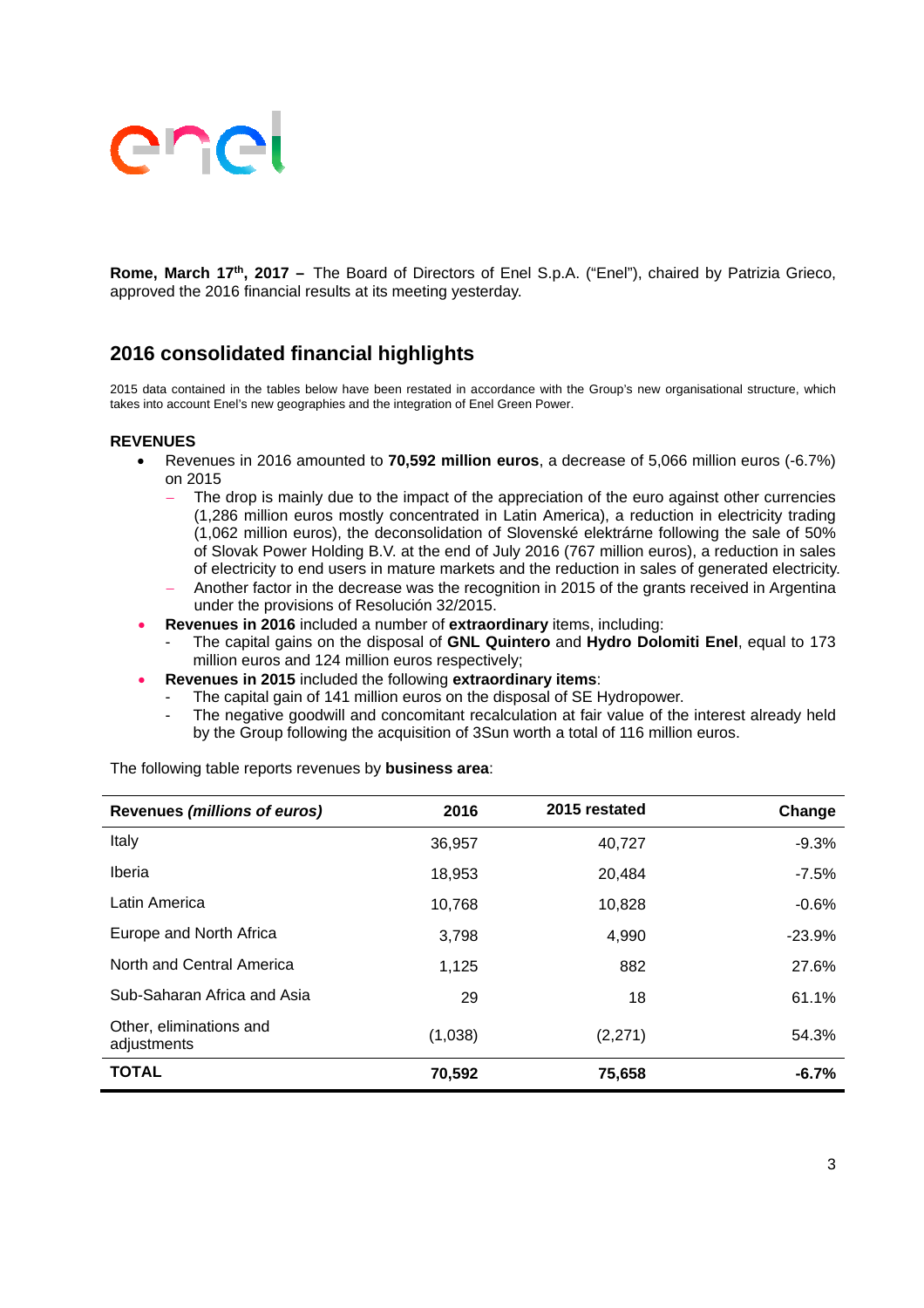More specifically:

*IN ITALY:* revenues in 2016 amounted to 36,957 million euros, a decrease of 3,770 million euros (-9.3%) on 2015, mainly due to:

- **a decrease in revenues from the sale of electricity on the wholesale market,** mainly due to lower volumes of energy generated;
- **a decrease in tariff revenues from electricity distribution**, mainly due to the regulatory changes introduced in 2015 with Resolution no. 654/2015 of the Italian Authority for Electricity, Gas and the Water System ("AEEGSI", from its Italian acronym);
- **lower revenues from trading on international electricity markets**, mainly due to a reduction in quantities handled in proprietary trading on European power markets against a backdrop of falling prices;
- **a drop in revenues from renewables generation**, mainly due to lower revenues from the sale of electricity as a result of lower hydropower output, as well as the effect of the recognition of extraordinary items in 2015 (mainly regarding the 3Sun acquisition);
- **increased revenues on end-user electricity markets,** the net result of a reduction in revenues on the regulated market and an increase in revenues on the free and gas markets.

*IN THE IBERIAN PENINSULA:* revenues in 2016 were 18,953 million euros, a 1,531 million euro decrease on 2015 (-7.5%), reflecting:

- **lower revenues on end-user markets**, mainly due to a drop in average sales prices;
- **a decrease in revenues from Generation and Trading**, mainly due to lower revenues from the electricity sales by generation companies and the decline in revenues from the sale and calculation at fair value of environmental certificates that mostly regard certain transactions carried out in 2015;
- **a drop in revenues from renewables generation**, mainly due to lower generation volumes, which mainly reflected the change in the scope of consolidation following the disposal of the Portuguese assets at the end of 2015;
- **lower connection fees,** despite the increase in quantities transported**.**

*IN LATIN AMERICA:* revenues in 2016 were 10,768 million euros, a decrease of 60 million euros (-0.6%) compared with 2015, mainly reflecting:

- **an increase in revenues in Chile**, mainly due to the capital gain on the sale of the 20% stake in GNL Quintero held by subsidiary Enel Generación Chile (formerly Endesa Chile S.A.), as well as the increase both in distribution and sale tariffs and in quantities transported, partly offset by the unfavourable exchange rate developments between the euro and the Chilean peso;
- **lower revenues in Brazil** due to the weakening of the local currency against the euro, only partially offset by an increase in average prices following tariff revisions in December 2015 and March 2016;
- **higher revenues in Argentina**, mainly due to the significant increase in sales rates following the tariff revisions introduced in 2016 (Resolución ENRE no. 1/2016). This increase was largely offset by the recognition in 2015 of a grant for a lack of tariff increases following Resolución no. 32/2015 and the effect of significantly unfavourable exchange rates due to the depreciation of the Argentine peso against the euro;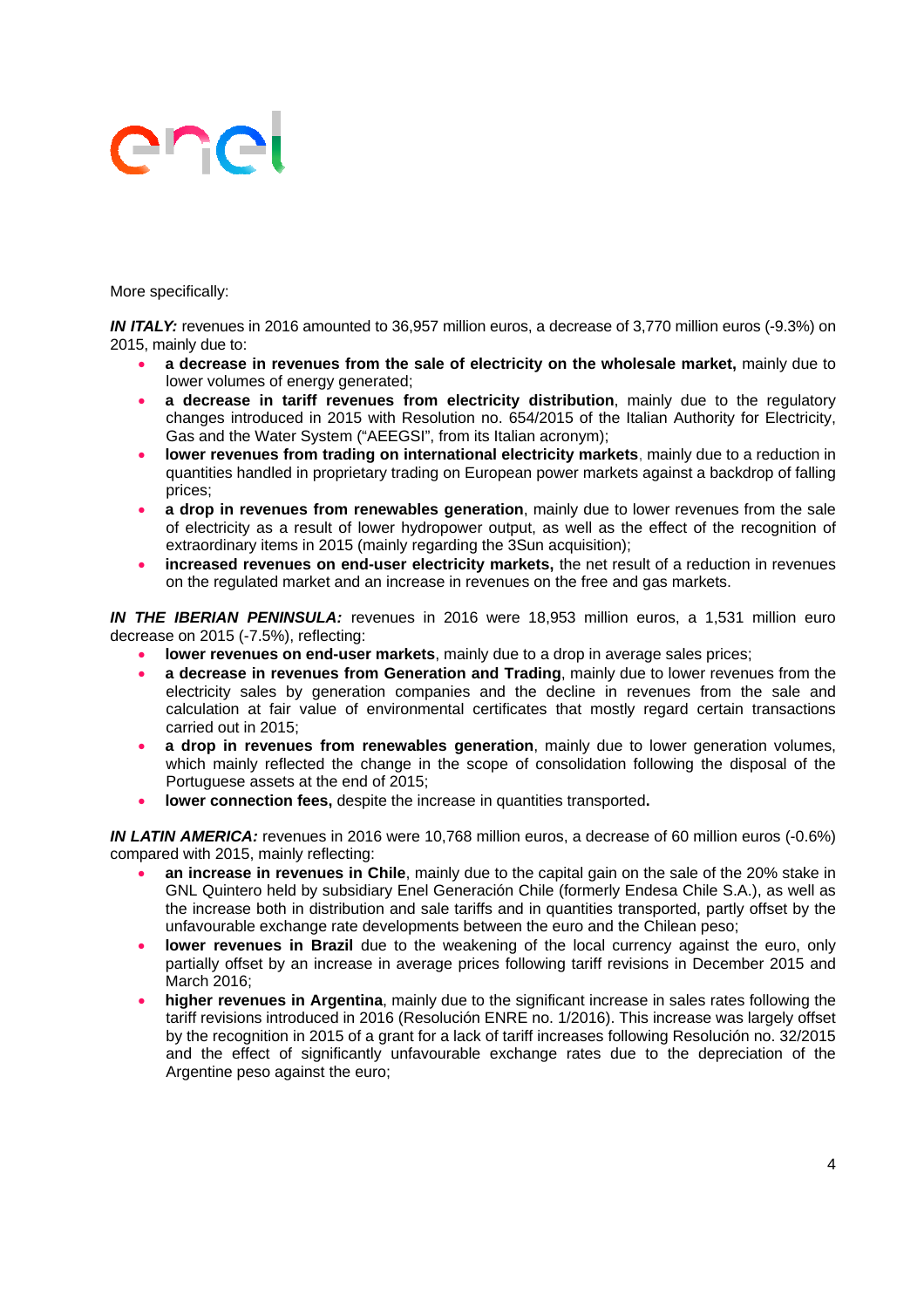- **a decrease in revenues in Colombia**, mainly due to exchange rate changes between the euro and the Colombian peso, which were only partially offset by an increase in the quantity of generated and sold electricity;
- **lower revenues in Peru**, where negative exchange rate developments more than offset the increase in quantities transported and the rise in unit sales prices.

*IN EUROPE AND NORTH AFRICA:* revenues amounted to 3,798 million euros, a decrease of 1,192 million euros (-23.9%) compared with the previous year. The performance reflects:

- **lower revenues in Slovakia**, due to deconsolidation of Slovenské elektrárne following the sale of 50% of Slovak Power Holding B.V. at the end of July 2016;
- **a decrease in revenues in Russia,** mainly due to the weakening of the rouble against the euro, which was only partially offset by an increase in unit sales prices despite the lower quantities generated;
- **a drop in revenues in Romania**, essentially connected with the lower sales volumes on the retail market following the progressive liberalisation of the market, the effects of which were only partially offset by an increase in quantities transported and in new connections;
- **a decrease in revenues in France,** which was only partially offset by an increase mainly recorded in Belgium brought about by higher gas commodity sales.

*IN NORTH AND CENTRAL AMERICA:* revenues were 1,125 million euros, an increase of 243 million euros (+27.6%) compared with the previous year. The rise reflects:

- **an increase in revenues in the United States and Canada, mainly due to higher tax**partnership revenues, an increase in wind generation and the increase in capital gains and fair value adjustments resulting from EGPNA Renewables Energy Partners becoming a joint venture following changes to its corporate governance;
- **Higher revenues in Mexico,** related mainly to the increase in wind generation and the revenues resulting from the positive outcome of VAT-recovery proceedings**;**
- **a decrease in revenues in Panama**, due to lower revenues from the sale of electricity as a result of lower water availability.

*IN SUB-SAHARAN AFRICA AND ASIA:* revenues in 2016 amounted to 29 million euros, an increase of 11 million euros compared with the previous year.

**\*\*\*\*\*** 

The increase mainly reflects the different period of consolidation of Enel's Indian companies.

### **EBITDA**

- EBITDA in 2016 was 15,276 million euros, a slight decrease of 21 million euros (-0.1%) compared with 2015. The change mainly reflects:
	- the general rise in margins in nearly all geographies, mainly in Latin America (both in the generation and the distribution and sale of electricity) and in mature end-user markets (Italy and Spain);
	- the effect of the charges recognised in 2015 following the formalisation of a number of early retirement agreeements in Italy and Spain.
- These effects were partly offset by:
	- the impact of exchange rate losses of 372 million euros;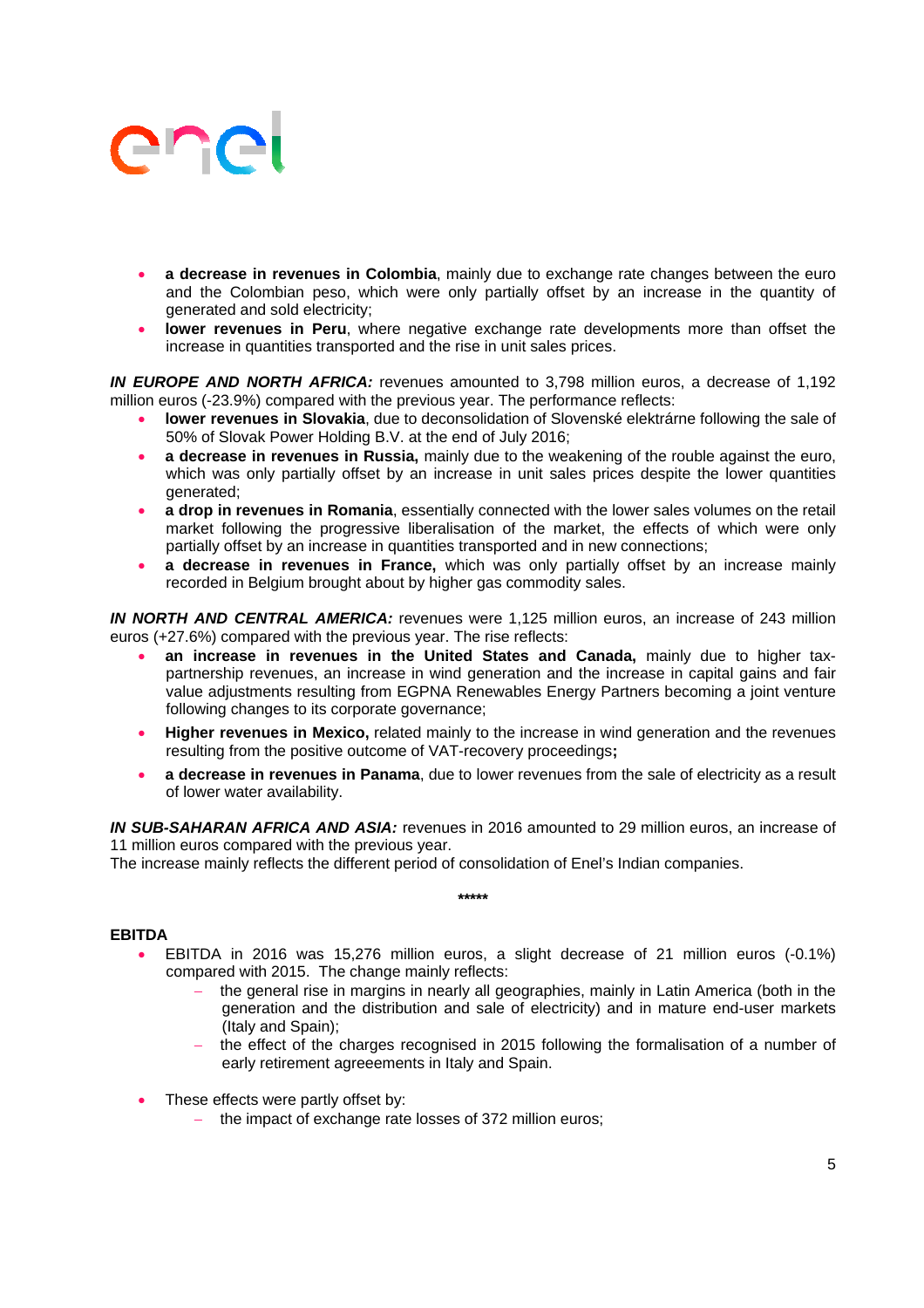

 the partial reversal (550 million euros) in 2015 of the provision for charges for the disposal of depleted nuclear fuel following the introduction of new regulations in Slovakia.

| <b>EBITDA (millions of euros)</b>      | 2016   | 2015 restated | Change  |
|----------------------------------------|--------|---------------|---------|
| Italy                                  | 6,679  | 6,916         | $-3.4%$ |
| Iberia                                 | 3,562  | 3,353         | 6.2%    |
| Latin America                          | 3,556  | 3,306         | 7.6%    |
| Europe and North Africa                | 762    | 1,451         | -47.5%  |
| North and Central America              | 833    | 575           | 44.9%   |
| Sub-Saharan Africa and Asia            | 14     | 7             | 100.0%  |
| Other, eliminations and<br>adjustments | (130)  | (311)         | 58.2%   |
| <b>TOTAL</b>                           | 15,276 | 15,297        | $-0.1%$ |

### The following table reports EBITDA by **business area**:

#### **ORDINARY EBITDA**

Given that EBITDA for 2016 includes the same non-recurring items referred to under revenues as well as the adverse impact (195 million euros) of the abandonment of a number of hydropower projects in Chile and Peru, ordinary EBITDA amounted to **15,174 million euros**, an increase of 134 million euros compared with 2015 (+0.9%), as detailed in the following table by **business area**:

| <b>Ordinary EBITDA (millions of</b><br>euros) | 2016   | 2015 restated | Change  |
|-----------------------------------------------|--------|---------------|---------|
| Italy                                         | 6,555  | 6,659         | $-1.6%$ |
| Iberia                                        | 3,562  | 3,353         | 6.2%    |
| Latin America                                 | 3,578  | 3,306         | 8.2%    |
| Europe and North Africa                       | 762    | 1,451         | -47.5%  |
| North and Central America                     | 833    | 575           | 44.9%   |
| Sub-Saharan Africa and Asia                   | 14     | 7             | 100.0%  |
| Other, eliminations and<br>adjustments        | (130)  | (311)         | 58.2%   |
| <b>TOTAL</b>                                  | 15,174 | 15,040        | 0.9%    |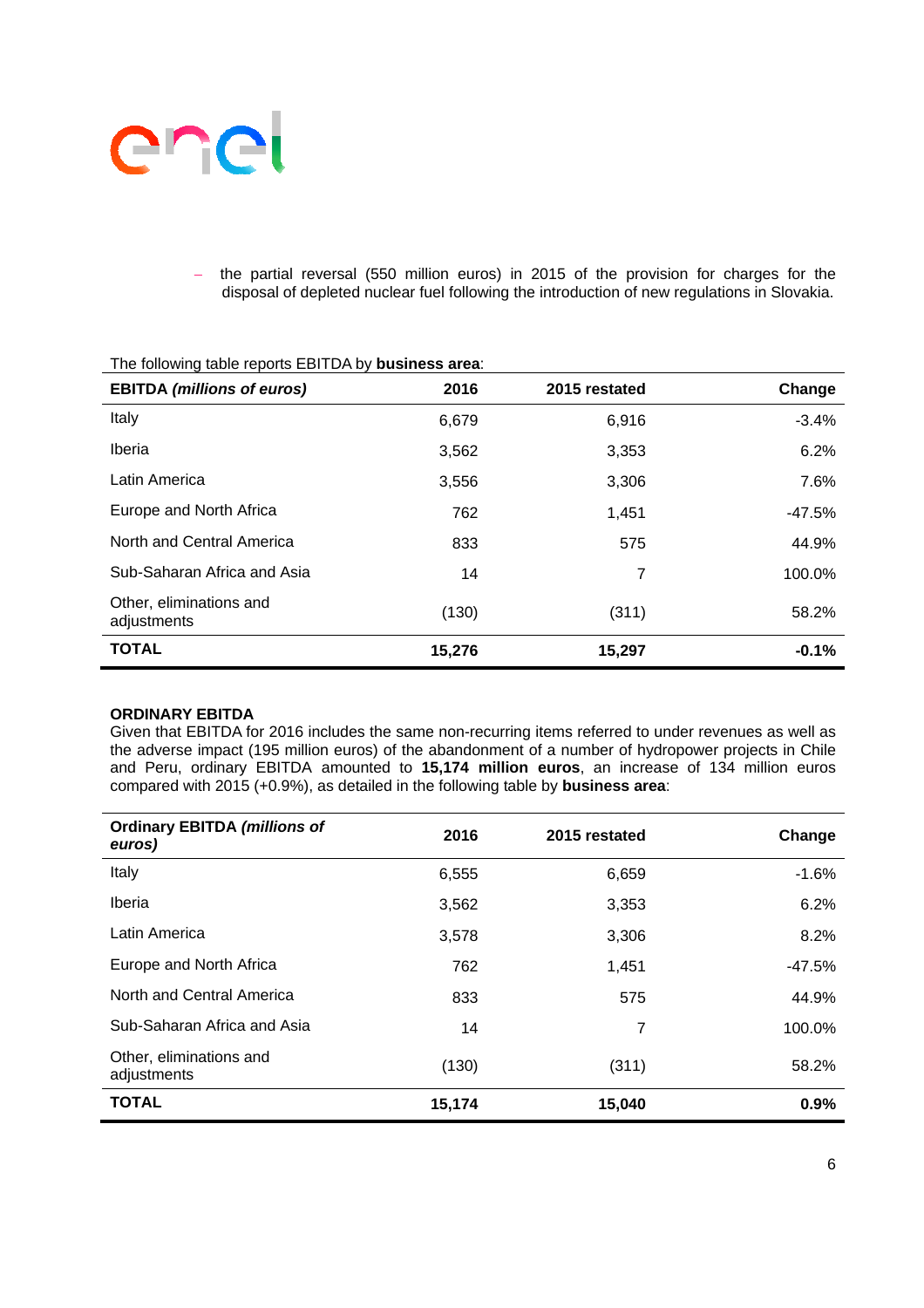More specifically:

*IN ITALY***:** ordinary EBITDA amounted to 6,555 million euros in 2016, posting a decrease of 104 million euros (-1.6%) compared with 2015, mainly attributable to:

- a **reduction in the generation margin**, reflecting a less favourable generation mix as a result of poor water availability against a backdrop of falling wholesale prices, the provisions related to reclamation work at the sites related to the decommissioned generation plants included in the Futur-e project and the recognition of a termination fee related to a number of  $CO<sub>2</sub>$ provisioning transactions. These factors were only partly offset by an increase in the trading margin, which reflects the benefits of signing price review agreements related to a number of gas supply contracts;
- a **reduction in the margin from Infrastructure and Networks activities**, attributable to a decrease in the margin on electricity transport, due to the abovementioned impact of regulatory changes and tariff reductions on revenues, partly offset by an increase in the margin from white certificates;
- **lower renewable generation margin**, which was mainly due to the abovementioned ordinary effects on revenues;
- an **increase in the margin from end-user markets**, mainly attributable to the free electricity and gas markets.

**IN THE IBERIAN PENINSULA:** ordinary EBITDA amounted to 3,562 million euros, an increase of 209 million euros compared with 2015 (+6.2%), attributable to:

- an **increase in the margin from Infrastructure and Networks activities**, which reflects the reduction in operating costs (which were influenced in 2015 by the introduction of an earlyretirement plan), more than offsetting the reduction in margin from connection fees
- **improved margins in end-user markets** mainly attributable to the reduced provisioning costs for both electricity and gas commodities, which more than offset the effect of falling sales prices;
- an **increase in the margin from Generation and Trading activities**, primarily associated with a decrease in provisioning costs and the positive effects of a number of regulatory changes, partially offset by a decrease in the margin on environmental certificates;
- **lower renewable generation margin**, where the fall in revenues related to the aforementioned change in the scope of consolidation was partially offset by a number of improvements in operating efficiency.

*IN LATIN AMERICA*: ordinary EBITDA amounted to 3,578 million euros, an increase of 272 million euros (+8.2%) compared with 2015, attributable to:

- an **increase in the margin in Chile**, associated with generation and distribution activities;
- an **increase in the margin in Brazil** due, above all, to the regulatory changes during the year, which more than offset exchange rate effects;
- an **increase in the margin in Colombia**, where the positive impact of the increase in quantities generated and sold was almost entirely offset by exchange rate effects;
- a slight **decrease in the margin in Argentina** due to changes in the regulatory mechanism concerning the two periods under review, which was largely offset by adverse exchange rates developments;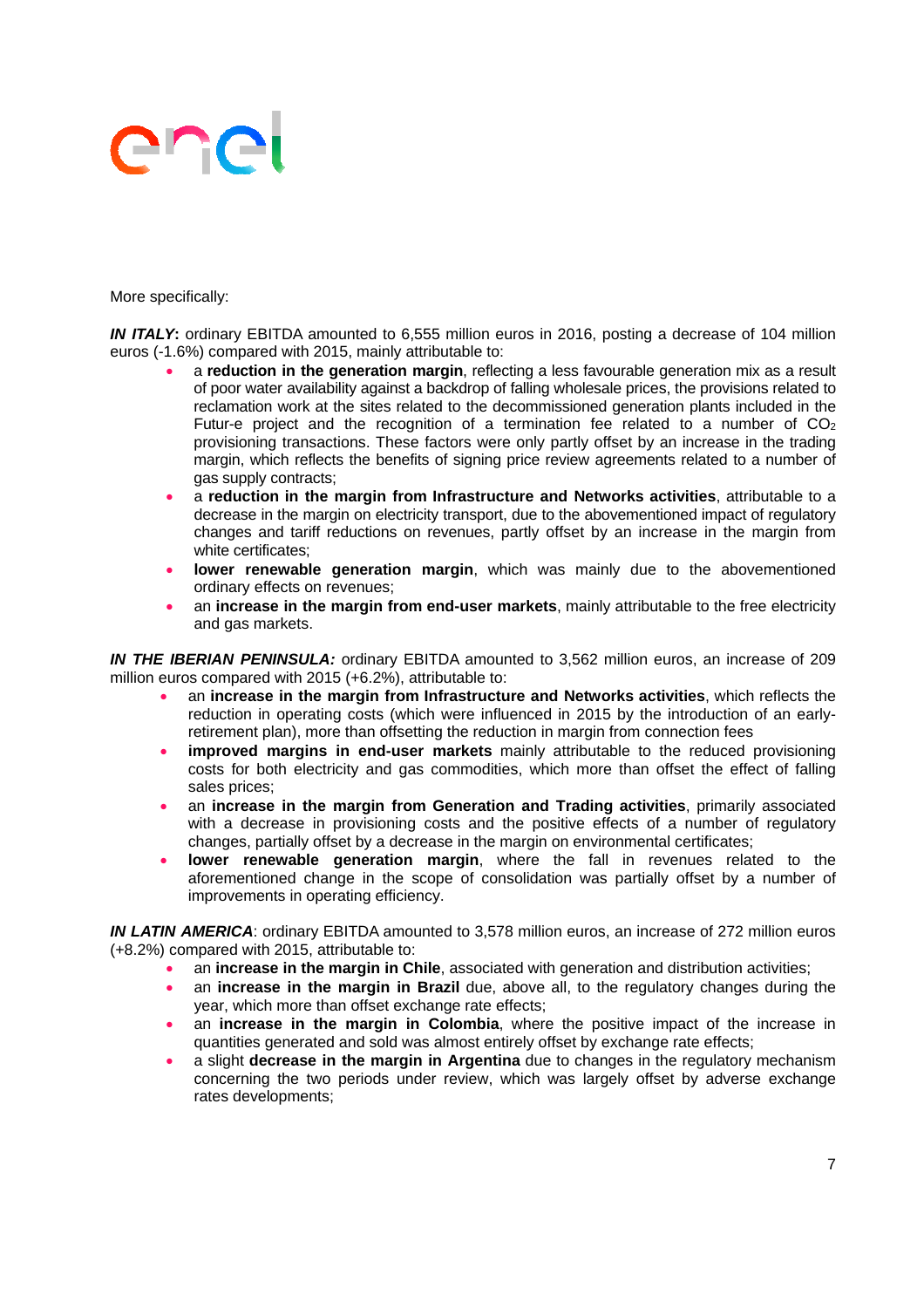a **decrease in the margin in Peru**, mainly associated with exchange rate developments and provisions carried out.

*IN EUROPE AND NORTH AFRICA:* ordinary EBITDA amounted to 762 million euros, a decrease of 689 million euros (-47.5%) compared with 2015. The contraction is mainly attributable to:

- a **decrease in the margin in Slovakia**, mainly due to the partial release of the provision for the disposal of nuclear fuel in 2015; this factor was compounded by the deconsolidation of Slovenské elektrárne at the end of July 2016;
- a **decrease in the margin in Romania**, almost entirely attributable to electricity transport;
- a **decrease in the margin in Belgium,** a consequence of increased purchase costs and lower output.

*IN NORTH AND CENTRAL AMERICA:* ordinary EBITDA amounted to 833 million euros, an increase of 258 million euros (+44.9%) compared with 2015. The rise was attributable to:

- an **increase in the margin in the United States and Canada**, attributable to the increase in revenues described above, only partly offset by an increase in operating and personnel costs;
- an **increase in the margin in Mexico**, which benefitted from the increase in volumes generated and revenues from VAT refunds;
- a **decrease in the margin in Panama** due to the reduction in revenues and to an increase in costs to purchase electricity to make up for a decrease in output as a result of lower water availability.

*IN SUB-SAHARAN AFRICA AND ASIA:* ordinary EBITDA amounted to 14 million euros, an increase of 7 million euros compared with 2015. The change reflects the abovementioned difference in consolidation periods for the Group's Indian companies, as well as the effect of the start of operations and resulting increase in output from the plants in South Africa.

### **EBIT**

EBIT in 2016 amounted to 8,921 million euros, an increase of 1,236 million euros compared with 2015 (7,685 million euros, +16.1%), with a 1,260 million euro reduction in impairment losses. The latter mainly regarded:

**\*\*\*\*\*** 

- **in 2016**, the writedowns of certain water usage rights for some hydro projects on the Neltume and Choshuenco rivers in Chile (273 million euros), which could face procedural difficulties, the upstream gas assets (55 million euros) and the writedowns recognised following impairment testing of the Enel Green Power Romania CGU (130 million euros, including certain adjustments of the value of green certificates) and the Nuove Energie CGU (92 million euros);
- **in 2015,** the Enel Russia CGU (899 million euros), the Enel Green Power Romania CGU (155 million euros), the upstream gas exploration assets (159 million euros) and Slovenské elektrárne (574 million euros), the latter reflecting the adjustment of the value of its net assets to the estimated realisable value.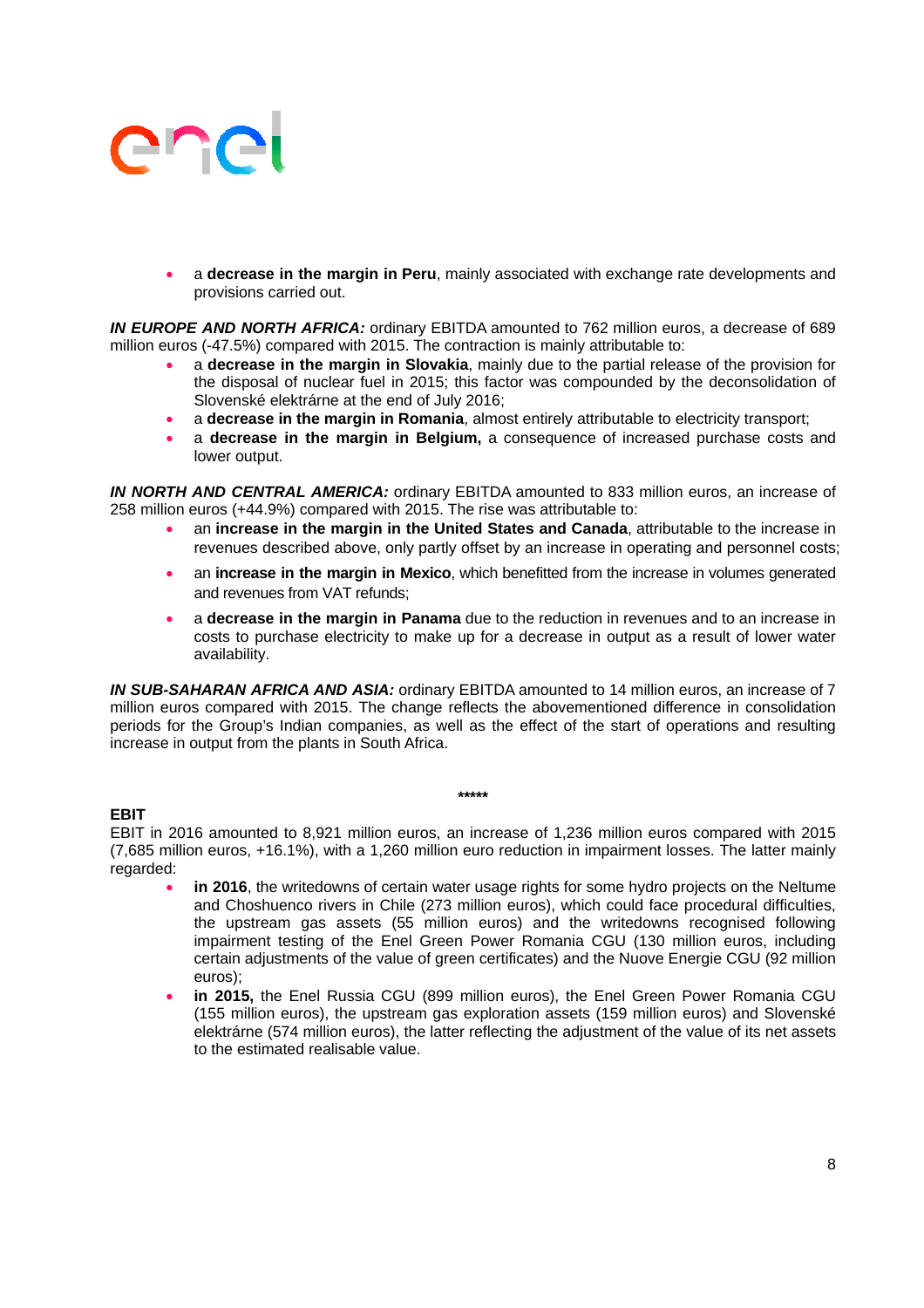

| <b>EBIT (millions of euros)</b> | 2016  | 2015  | Change  |
|---------------------------------|-------|-------|---------|
| Italy                           | 4,387 | 4,588 | $-4.4%$ |
| Iberia                          | 1,766 | 1,473 | 19.9%   |
| Latin America                   | 2,163 | 2,320 | $-6.8%$ |
| Europe and North Africa         | 286   | (569) |         |
| North and Central America       | 565   | 338   | 67.2%   |
| Sub-Saharan Africa and Asia     | (5)   | 4     |         |
| Other                           | (241) | (469) | 48.6%   |
| <b>Total</b>                    | 8,921 | 7,685 | 16.1%   |
|                                 |       |       |         |

The following table reports EBIT by **business area**:

**\*\*\*\*\*** 

### **GROUP NET INCOME**

Group net income in 2016 amounted to 2,570 million euros, compared with 2,196 million euros in 2015 (+17%). More specifically, the abovementioned EBIT increase was partly offset by a rise in net financial charges not connected with debt, the effects of the fair value adjustment of the remaining interest held by the Group in Slovak Power Holding B.V. and the receivables from the sale of 50% of that company (a total of 439 million euros). The EBIT increase was also partially offset by the impact of the rise in taxes, which in addition to greater pre-tax income and a number of changes in tax rates (in Italy in 2015 and in Peru in 2016) that prompted an adjustment of deferred taxation, also reflected a change between the two years under comparison in a number of income components generated by extraordinary transactions subject to tax exemption rules (the participation exemption system).

**GROUP NET ORDINARY INCOME** amounted to **3,243 million euros** (2,887 million euros in 2015), an increase of 356 million euros (+12.3%) compared with 2015, in line with the Group's net income with an impact of extraordinary items roughly in line with that of 2015.

### **FINANCIAL POSITION**

The financial position as of December 31st, 2016, shows **net capital employed***,* including net assets held for sale of 11 million euros, of **90,128 million euros** (89,296 million euros as of December 31st, 2015), which is funded by:

- **equity** pertaining to shareholders of the Parent Company and non-controlling interests of **52,575 million euros** (51,751 million euros as of December 31st, 2015);
- **net financial debt** of **37,553 million euros**, largely in line with the previous year (37,545 million euros as of December 31<sup>st</sup>, 2015);

As of December 31<sup>st</sup>, 2016, the debt/equity ratio came to **0.71** (0.73 as of December 31<sup>st</sup>, 2015).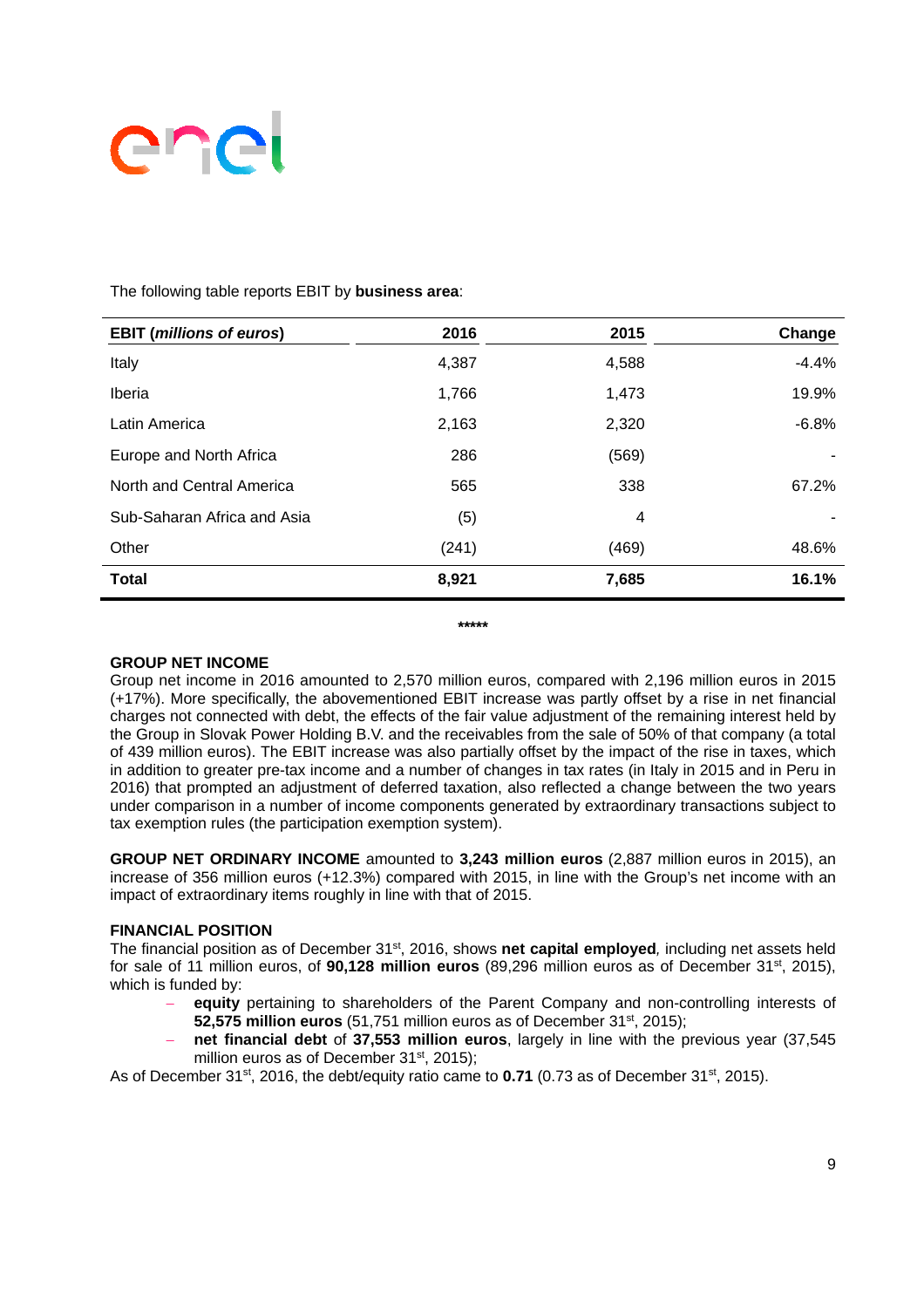#### **CAPITAL EXPENDITURE**

**Capital expenditure amounted to 8,552 million euros** in 2016 (of which 7,637 million euros relate to property, plant and equipment), increasing by 1,439 million euros on 2015 mainly addressing renewable plants in North America and Mexico.

Capital expenditure does not include investments by units classified as "held for sale", worth 290 million euros in 2016.

| Capital expenditure (millions of<br>euros) | 2016  | 2015  | Change  |
|--------------------------------------------|-------|-------|---------|
| Italy                                      | 1,883 | 1,843 | 2.2%    |
| Iberia                                     | 1,147 | 1,001 | 14.6%   |
| Latin America                              | 3,069 | 2,937 | 4.5%    |
| Europe and North Africa                    | 265   | 249   | 6.4%    |
| North and Central America                  | 1,832 | 720   |         |
| Sub-Saharan Africa and Asia                | 304   | 311   | $-2.3%$ |
| Other, eliminations and<br>adjustments     | 52    | 52    | 0.0%    |
| <b>Total</b>                               | 8,552 | 7,113 | 20.2%   |

The following table reports capital expenditure by **business area**:

**\*\*\*\*\*** 

## **Parent Company's 2016 results**

In its capacity as an industrial holding company, the Parent Company Enel defines strategic targets for the Group and coordinates the activities of its subsidiaries. The activities that Enel performs as part of its management and coordination function for the other Group companies comprise holding company activities (coordination of governance processes), global business line activities (coordination of Group businesses in the various regions in which it operates) and global service activities (coordination of information technology and purchasing activities).

Within the Group, Enel also directly manages central treasury operations, ensuring access to the money and capital markets, and handles insurance risk coverage.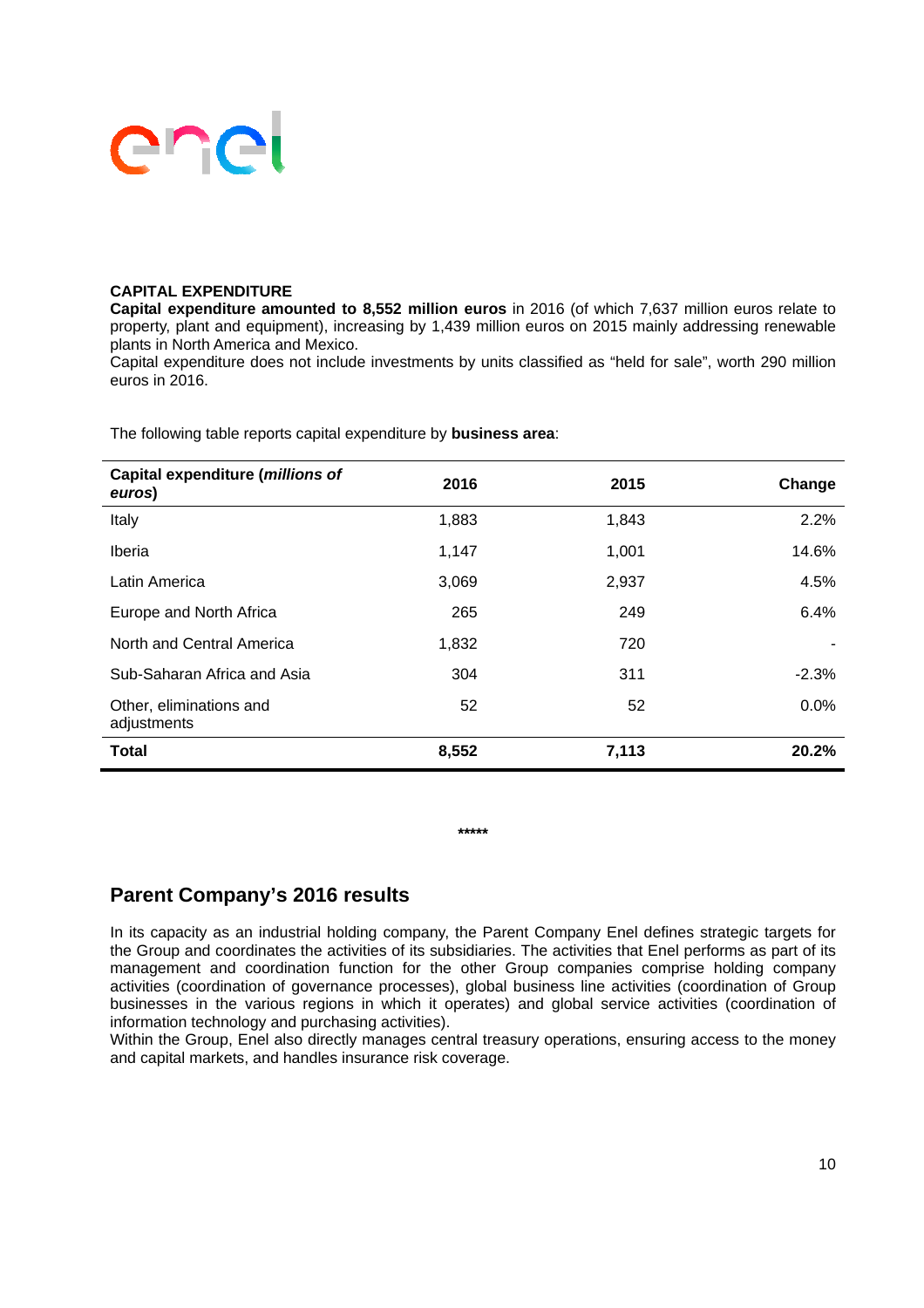| (millions of euros)                                         | 2016   | 2015   | Change   |
|-------------------------------------------------------------|--------|--------|----------|
| <b>Revenues</b>                                             | 207    | 245    | $-15.5%$ |
| <b>EBITDA</b>                                               | (129)  | (155)  | 16.8%    |
| <b>EBIT</b>                                                 | (577)  | (482)  | $-19.7%$ |
| Net financial expense and income from equity<br>investments | 2.119  | 1.292  | 64.0%    |
| Net income for the year                                     | 1.720  | 1.011  | 70.1%    |
| Net financial debt at December 31 <sup>st</sup> ,           | 13,839 | 13.425 | 3.1%     |

### **Financial highlights for the Parent Company in 2016:**

- **Revenues totalled 207 million euros,** down 38 million euros (-15.5%) compared with 2015, reflecting a decrease in the pass-through rebilling to Group companies of costs connected with communications activities as a result of the new organisational structure adopted by the Group, which involved the shifting of part of communications activities to the Countries from the Parent Company. This item was partly offset by an increase in revenues from *management fees and technical fees* relating to a number of the Group's subsidiaries outside of Italy.
- **EBITDA was -129 million euros**, a 26 million euro improvement (+16.8%) on 2015, mainly attributable to the reduction in operating expenses, especially costs for services and personnel, partly offset by the decline in revenues from services provided to Group companies.
- **EBIT was -577 million euros**, a 95 million euro drop (-19.7%) compared with 2015 (taking account of depreciation, amortisation and impairment losses totalling 448 million euros, compared with 327 million euros in 2015; this change is mainly due to the difference in value adjustments recognised in 2016 on equity stakes held in subsidiaries.
- **Net financial expense and income from equity investments were a positive 2,119 million euros** (1,292 million euros in 2015, +64.0%), including net financial expense of 763 million euros (732 million euros in 2015) and income from equity investments in subsidiaries, associates and other entities of 2,882 million euros (2,024 million euros in 2015). The increase in net financial expense on the previous year, equal to 31 million euros, was mainly attributable to the net decrease in transactions in financial derivatives (674 million euros), partly offset by the net increase from exchange rate gains (628 million euros). The increase of 858 million euros in income from equity investments in subsidiaries, associates and other entities reflects a rise in dividends distributed by Group companies.
- **Net income for the year amounted to 1,720 million euros**, compared with 1,011 million euros in 2015 (+70.1%).
- Net financial debt as of December 31<sup>st</sup>, 2016, totalled 13,839 million euros, up 414 million euros (+3.1%) on December  $31<sup>st</sup>$ , 2015, the result of a deterioration in the net short-term position (1,208 million euros), partly offset by a decrease in net long-term financial debt (794 million euros).
- **Shareholders' equity** was **26,916 million euros as of December 31st, 2016**, up 2,036 million euros on December  $31<sup>st</sup>$ , 2015. The change is attributable to the partial non-proportional spin-off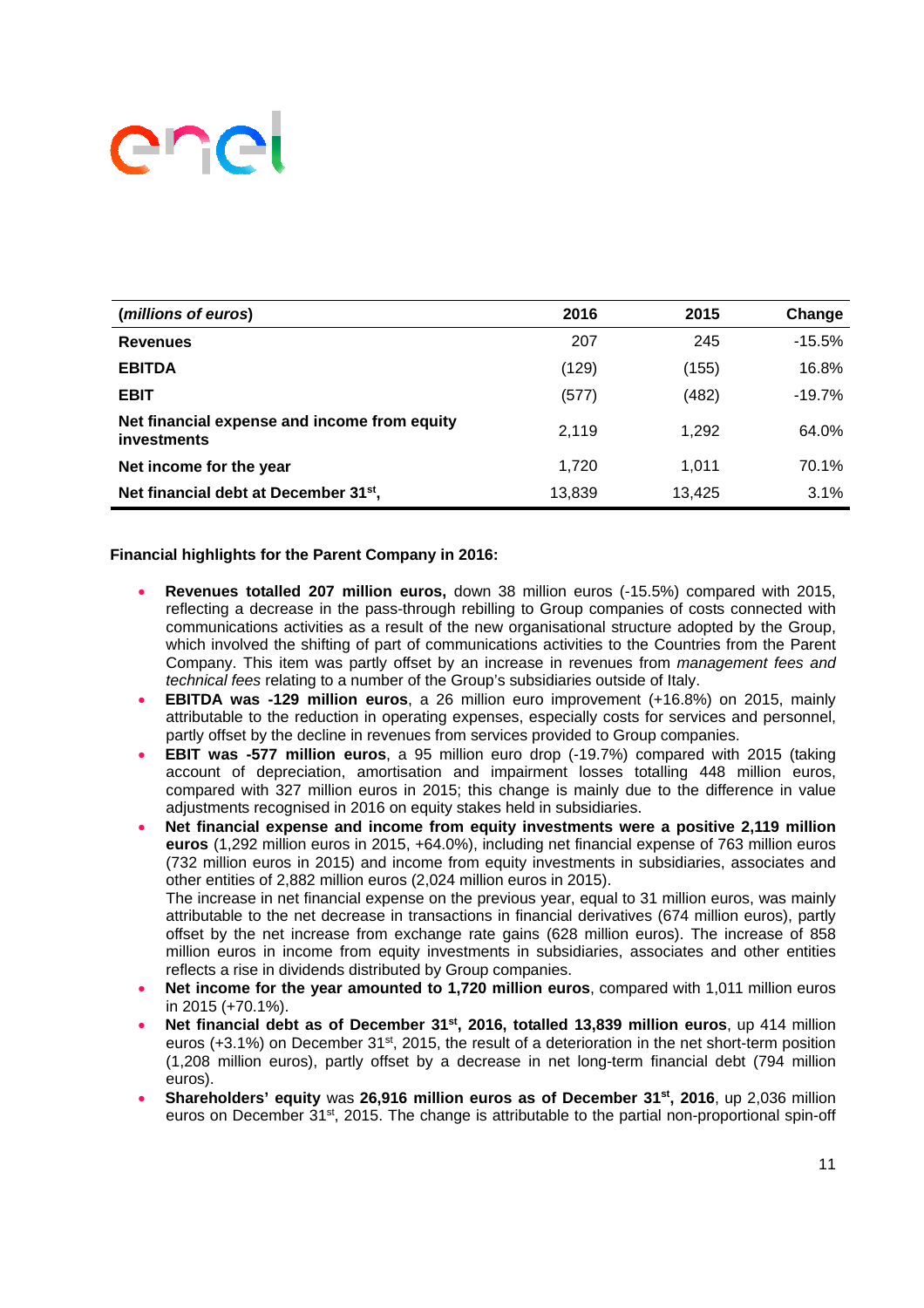

of Enel Green Power S.p.A. to Enel S.p.A., which increased share capital and the share premium reserve (by 764 million euros and 2,204 million euros respectively), to the distribution of the dividend for 2015 (totalling 1,627 million euros) and the interim dividend for 2016 (915 million euros), as well as the recognition of net income for 2016 (1,610 million euros).

**\*\*\*\*\*** 

|                                      | 2016   | 2015   | Change   |
|--------------------------------------|--------|--------|----------|
| <b>Electricity sales (TWh)</b>       | 263.0  | 260.1  | 1.1%     |
| Gas sales (billions of $m^3$ )       | 10.6   | 9.4    | 12.8%    |
| <b>Electricity generated (TWh)</b>   | 261.8  | 284.0  | $-7.8\%$ |
| <b>Electricity distributed (TWh)</b> | 426.0  | 427.4  | $-0.3%$  |
| Employees (no.)                      | 62,080 | 67,914 | $-8.6%$  |

# **2016 OPERATIONAL HIGHLIGHTS**

### **ELECTRICTY AND GAS SALES**

- **Electricity sales** amounted to 263.0 TWh in 2016, **up 2.9 TWh (+1.1%)** compared with 2015. More specifically, this increase reflected:
	- an increase in quantities sold on markets in Italy (+6.1 TWh, mainly focused on the business segment) and Spain (+0.6 TWh);
	- lower volumes sold in France and Slovakia (a total of 3.5 TWh following the Group's exit from those markets after deconsolidation) and in Latin America (-0.3 TWh).
- **Gas sales** amounted to 10.6 billion cubic metres, **an increase of 1.2 billion** compared with 2015, mainly occurring in Italy (0.5 billion) and Spain (0.7 billion).

### **ELECTRICITY GENERATED**

- **Net electricity generated** by Enel in 2016 amounted to **261.8 TWh**, down 22.2 TWh compared with 2015 (-7.8%), which was attributable to:
	- **lower volumes generated in Italy** (-7.6 TWh), mainly due to the decline in demand, lower water availability and an increase in stoppages at a number of thermal plants for maintenance;
	- **lower volumes generated outside of Italy** (-14.6 TWh), reflecting the deconsolidation of Slovenské elektrárne as from the end of July 2016 (-8.6 TWh), drought in Latin America as a result of "El Niño" and an increase in electricity imports in Spain, which penalised generation in the Iberian Peninsula.
- Regarding the **generation mix**, the reduction in net output was mainly attributable to the contraction in coal-fired generation (-13.3 TWh), nuclear generation (-6.4 TWh) and hydropower generation (-5.9 TWh). These factors were only partly offset by the increase in wind (+2.1 TWh) and solar (+0.5 TWh) generation.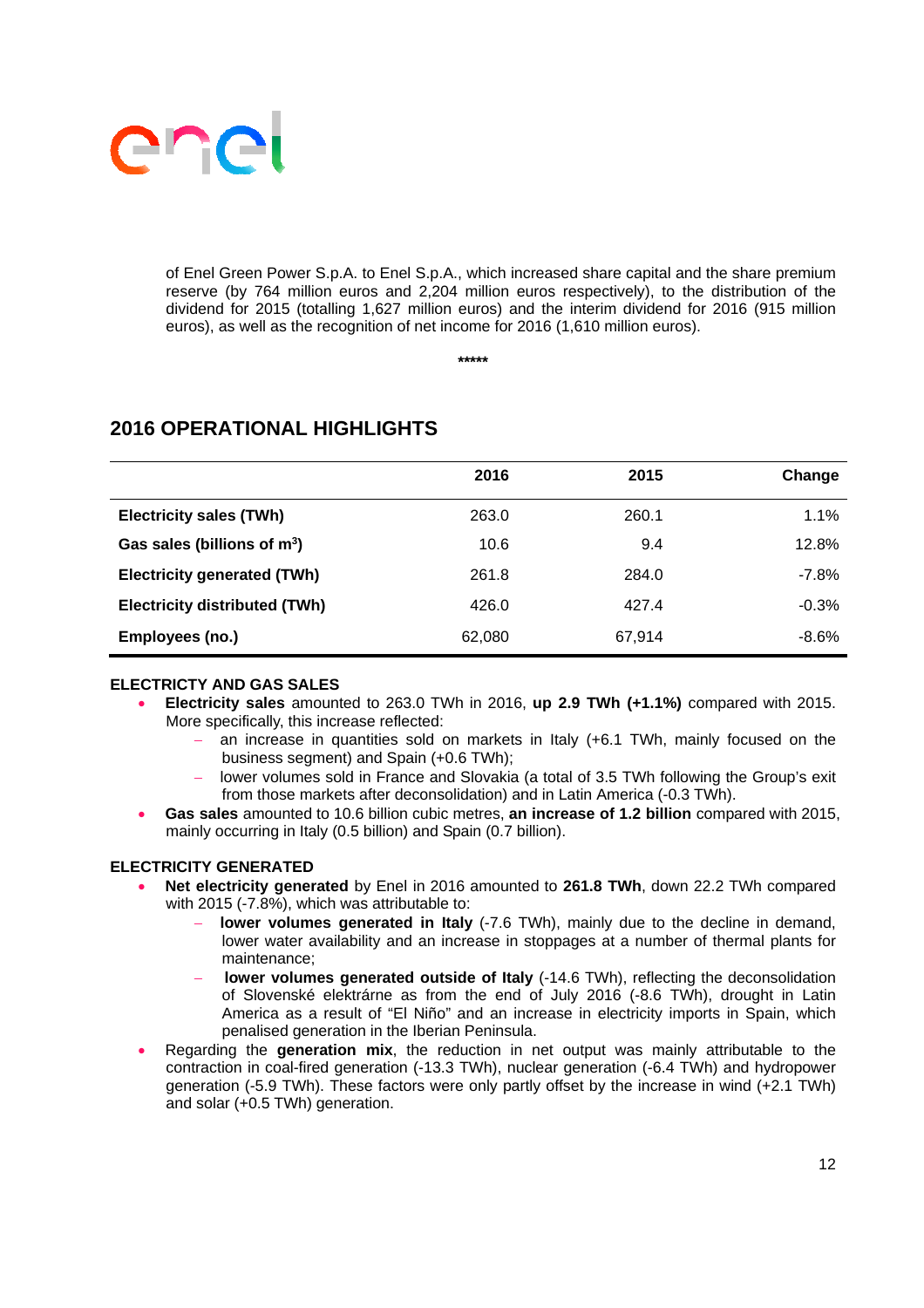

### **Generation mix of Enel Group plants:**



**Decarbonisation of generation mix** by 2050 remains the long-term objective of the Enel Group. Electricity generated from zero-emission resources is expected to contribute more than half of the Group's total output in 2019, estimated at 230 TWh. Action to fight climate change is one of the four Sustainable Development Goals adopted by the United Nations that Enel has committed to pursuing, together with access to energy, access to education and contributing to the socio-economic development of the communities in which the Group operates.

### **ELECTRICITY DISTRIBUTED**

**Electricity transported** on the Enel Group distribution network in 2016 amounted to 426.0 TWh, down 1.4 TWh (-0.3%) on 2015, essentially reflecting the decline in demand in Italy, only partly offset by an increase in amounts transported in Spain and Romania.

#### **EMPLOYEES**

- As of December 31st, 2016, Enel Group **employees** numbered **62,080** (67,914 at December 31st, 2015). The decrease of 5,834 is attributable to:
	- the net balance of new hires and terminations in 2016 (-1,554);
	- the change in the scope of consolidation (-4,280 employees), including the deconsolidation of Slovenské elektrárne, Enel France and Marcinelle Energie.

**\*\*\*\*\***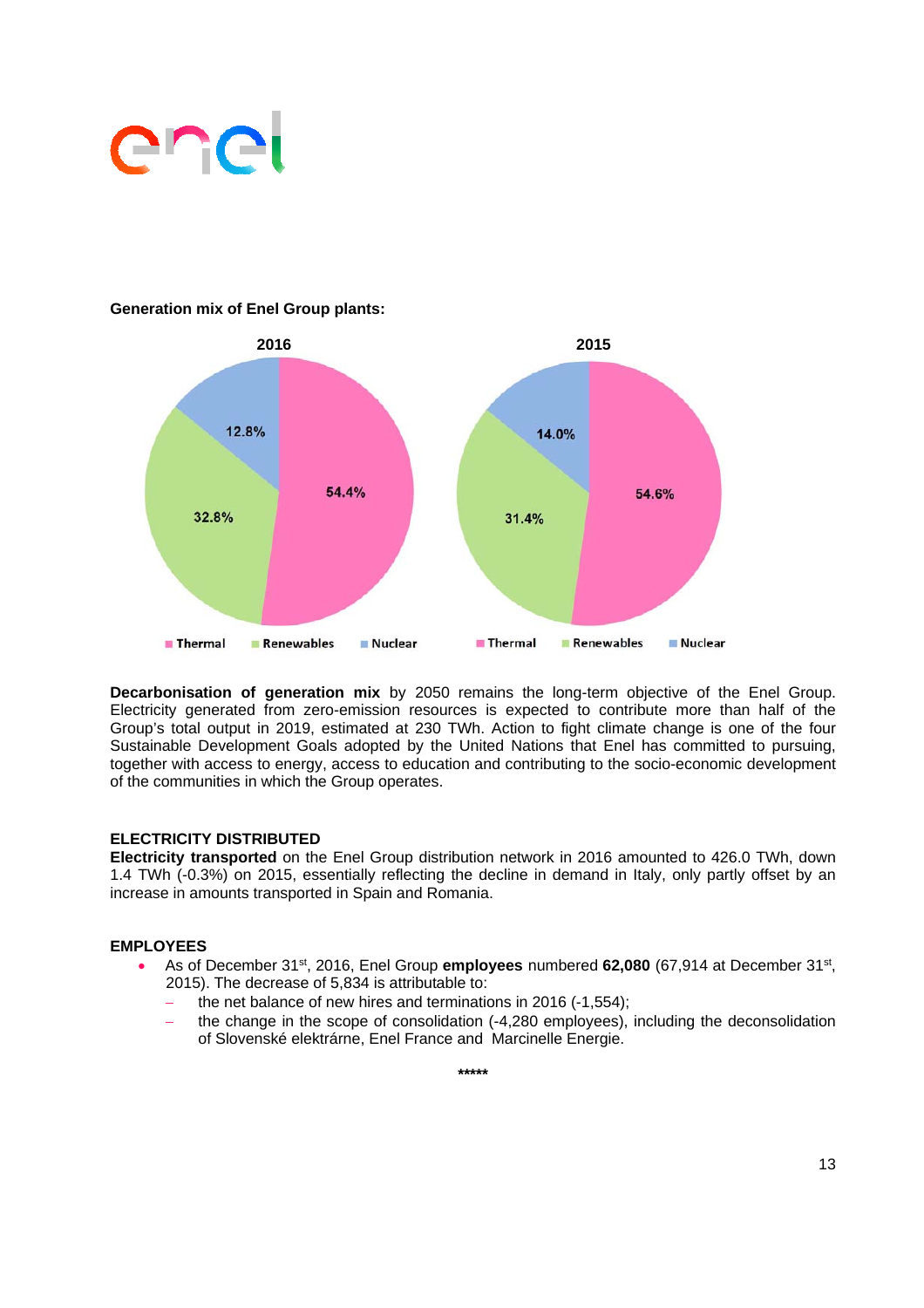# **STRATEGIC PLAN: PROGRESS ON KEY PILLARS**

- **During 2016, significant progress was made** on achieving the targets set for each of the five key pillars of the Group's strategy:
	- **1. Operational efficiency** the target reduction of cash costs of 8% was beaten, with savings worth about 1 billion euros.
	- **2. Industrial growth** the EBITDA growth target of 800 million euros was achieved and, based on investment commitments already made, 90% of EBITDA growth for 2017 has already been addressed.
	- **3. Group simplification**  the full integration of Enel Green Power into the Group was finalised and the first phase of the corporate restructuring in Latin America was completed. Simplification at individual country level in Latin America is continuing.
	- **4. Active portfolio management** asset sales worth about 3.1 billion euros were completed, with about 0.9 billion euros in acquisitions also completed.
	- **5.** Shareholder remuneration the proposed total dividend for 2016 amounted to 0.18 euros per share, with an implicit pay-out of 57%, which is higher than the 55% specified in the dividend policy for 2016.

The progress achieved in each of the key pillars enables Enel to **confirm the performance and financial targets for 2017**.

- Significant progress was also made in achieving the commitments made as part of the United Nations' Sustainable Development Goals, an integral part of the strategic plan. Compared with the targets set for 2020, the Group has already reached:
	- SDG 4 (quality education): 75% of 400,000 beneficiaries
	- SDG 7 (affordable and clean energy): 40% of the 3 million beneficiaries
	- SDG 8 (decent work and economic growth): 70% of the new target of 1.5 million beneficiaries

The Group also closed 2016 having made substantial progress on SDG 13 (climate action) and its path towards full decarbonisation of its generation mix by 2050: grams of  $CO<sub>2</sub>/KWhed$  were about 395 compared with a target of  $\langle$ 350 g CO<sub>2</sub>/KWheg.

**\*\*\*\*\*** 

## **OUTLOOK**

Enel's 2017-2019 strategic plan presented in November 2016, introduces digitisation and customer focus alongside the key pillars of the plan presented the previous year, enabling the acceleration of value creation for all stakeholders. Specifically:

• **Digitisation: investment of 4.7 billion euros** to digitise Group assets, operations and processes and enhance connectivity, with the objective of generating a cumulative **EBITDA increase of 1.6 billion euros between 2017 and 2019**;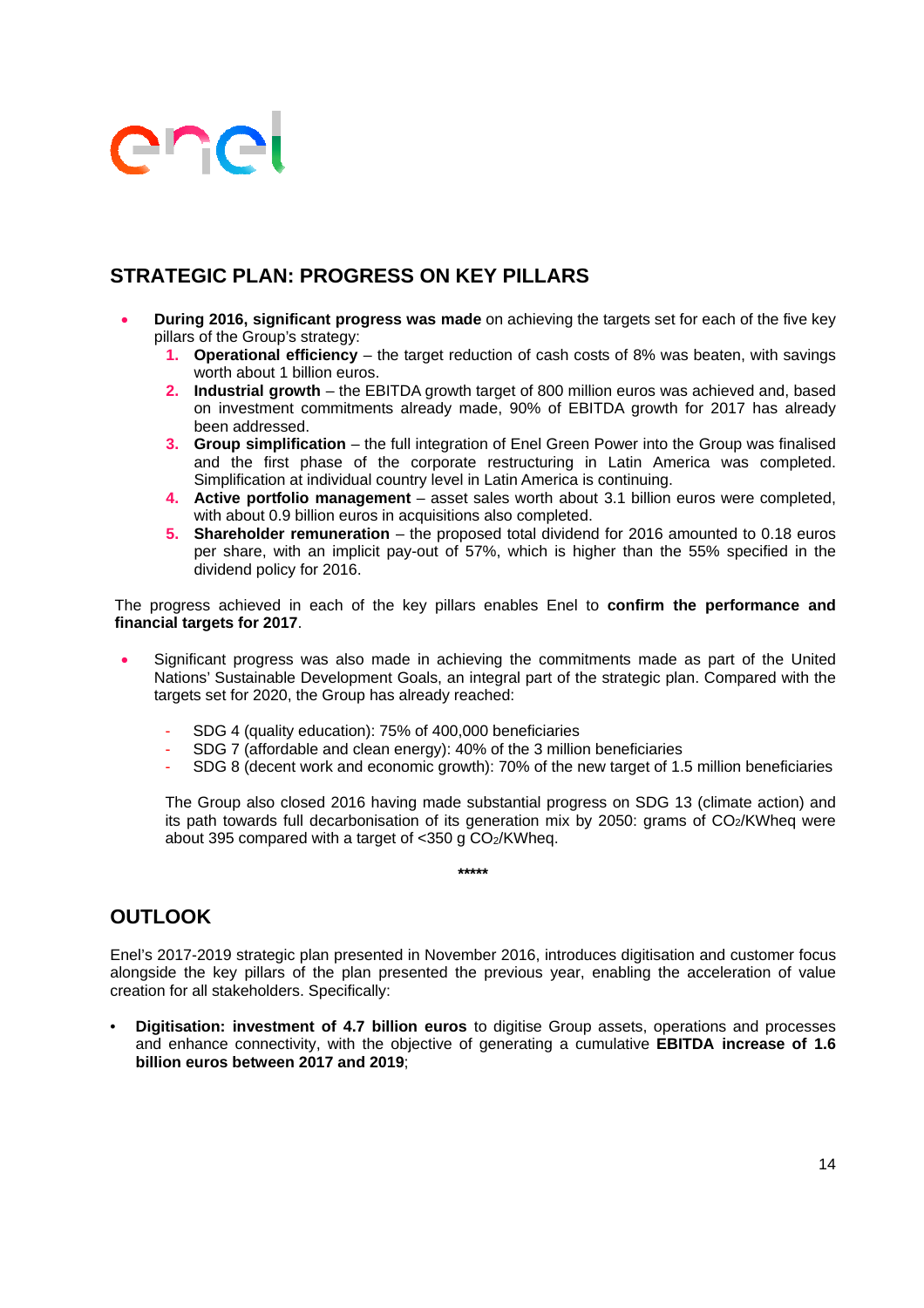# ener

- **Customer focus:** improve customer service to preserve and expand Enel's most important asset, its customer base of more than 62 million end users, with the objective of generating **3 billion euros of EBITDA in 2019**;
- **Operational efficiency: savings target of 1 billion euros in 2019 compared with 2016**, an increase of 500 million euros over the previous plan, mainly through a reduction in operating costs driven by digitisation;
- **Industrial growth**: strongly focused on networks and renewables. In the latter segment, Enel plans to introduce a less capital-intensive "BSO" ("Build, Sell and Operate") business model;
- **Group simplification:** rationalisation of the structure at the country level in all of the areas in which the Group operates, especially in **Latin America and in renewables**;
- **Active portfolio management**: an increase to 8 billion euros from the previous 6 billion euros in the objective for asset rotation, with a three-year rolling target. The plan also provides for the **option of activation of a share buyback programme of up to 2 billion euros, which will be presented to Enel's Annual Shareholders' Meeting on May 4th, 2017**;
- **Shareholder remuneration: an increase in the pay-out to 65% of consolidated net ordinary income for 2017,** compared with 60%, and to **70% of consolidated net ordinary income for 2018 and 2019,** compared with 65%. A **minimum dividend of 0.21 euros per share out of 2017 net income**.

**In 2017** Enel plans:

- to launch investments in digitisation, with the start of the installation of second generation **smart meters** in Italy, and progress in installation in the Iberian Peninsula. OpEn Fiber is also planning to accelerate the roll-out of its fibre optic network;
- to implement the first contributions to the **customer focus** strategy on a global scale, with the start of investment in the back office and customer experience platforms, and, in particular in Italy, with the conclusion of the "*Tutela Simile*" system and the planned liberalisation of the market in 2018;
- to continue the significant progress achieved in **operational efficiency**, supported by digitisation, which provides for a cash cost target of 11.2 billion euros;
- to continue **industrial growth**, focused on networks and renewables, with a growth EBITDA target of 1.4 billion euros:
- to launch the second phase of **corporate simplification** at the individual country level in Latin America in order to increase efficiency and benefit the Group economically;
- to achieve additional progress in **active portfolio management**, which in the first half of 2017 envisages acquisitions totalling 1.2 billion euros and an increase of 0.4 billion euros in the equity stakes held in two Romanian companies.

Based on the key pillars outlined above, the following table sets out the performance and financial targets on which the 2017-2019 strategic plan is founded.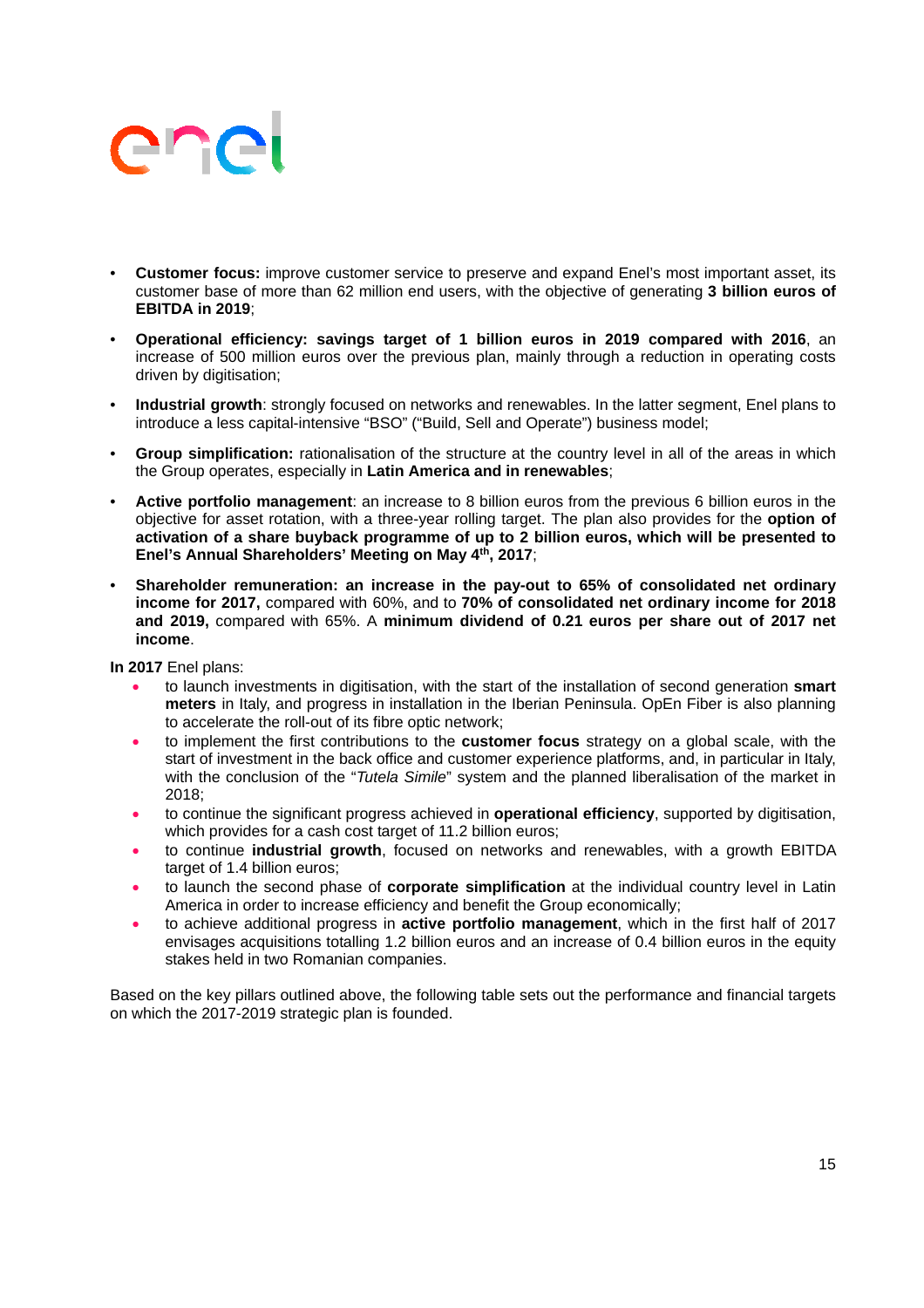|                          |                          | 2016 | 2017   | 2018              | 2019  | <b>CAGR 17-19</b> |
|--------------------------|--------------------------|------|--------|-------------------|-------|-------------------|
| <b>Recurring EBITDA</b>  | <b>Billions of euros</b> | 15.2 | ~15.5  | $~16.2~$ $~17.2~$ |       | $~10-15\%$        |
| Net ordinary income      | Billions of euros        | 3.2  | $-3.6$ | $-4.1$            | $-47$ | $~14\%$           |
| <b>Minimum dividend</b>  | euro/share               | 0.18 | 0.21   |                   |       | $~122\%$          |
| Pay-out                  | %                        | 57   | 65     | 70                | 70    | $+15$ p.p.        |
| FFO / Net financial debt | %                        | 26   | 26     | 27                | 30    | $-+5$ p.p.        |

## **AUTHORISATION FOR THE ACQUISITION AND THE DISPOSAL OF OWN SHARES**

**\*\*\*\*\*** 

In line with the guidelines of the 2017-2019 Strategic Plan, presented to the financial community on November 22<sup>nd</sup>, 2016, the Board of Directors resolved to submit to the Ordinary Shareholders' Meeting called for May 4th, 2017, a proposal to authorise **the purchase and subsequent disposal of own shares** up to a maximum of 500 million ordinary shares, representing about 4.92% of share capital, and a total outlay of up to 2 billion euros.

The purchase and disposal of own shares will be intended : (i) to offer shareholders an additional tool for monetising their investment; (ii) to operate on the market from a medium/long-term investment perspective; (iii) to fulfil the obligations arising from any equity plans for directors or employees of Enel or its subsidiaries or associates; (iv) to establish a "securities inventory" to be used in possible corporate finance transactions or for other uses considered to be in the financial, operational and/or strategic interests of Enel; and (v) to support the liquidity of Enel shares, in order to facilitate trading.

The acquisition of own shares will be permitted for 18 months from the date of the Assembly's authorisation resolution. No time limit has been set for the disposal of the own shares purchased.

The purchase of own shares will be carried out at a price to be specified on a case-by-case basis, taking into account the procedure selected to carry out the transaction, legislation and existing accepted market practice provided that such price in any case does not diverge up or down by more than 10% of the reference price recorded on the Mercato Telematico Azionario, organised and operated by Borsa Italiana S.p.A., on the day prior to each individual transaction. The sale or other form of disposition of own shares will take place on the terms and conditions from time to time determined by the Board of Directors in accordance with legislation and existing accepted market practice.

The acquisition of own shares will be carried out in accordance with one of the following operating procedures identified in Article 144-bis, paragraph 1, of the Consob Issuers Regulation: (i) by means of a public tender offer or exchange offer; (ii) on regulated markets in accordance with the operating procedures established in the organisational and operational rules of such markets, which do not permit the direct matching of buy orders with predetermined sell orders; (iii) through the purchase and sale of derivative instruments traded on regulated markets which provide for the physical delivery of the underlying shares, provided that the organisational and operational rules of the market determines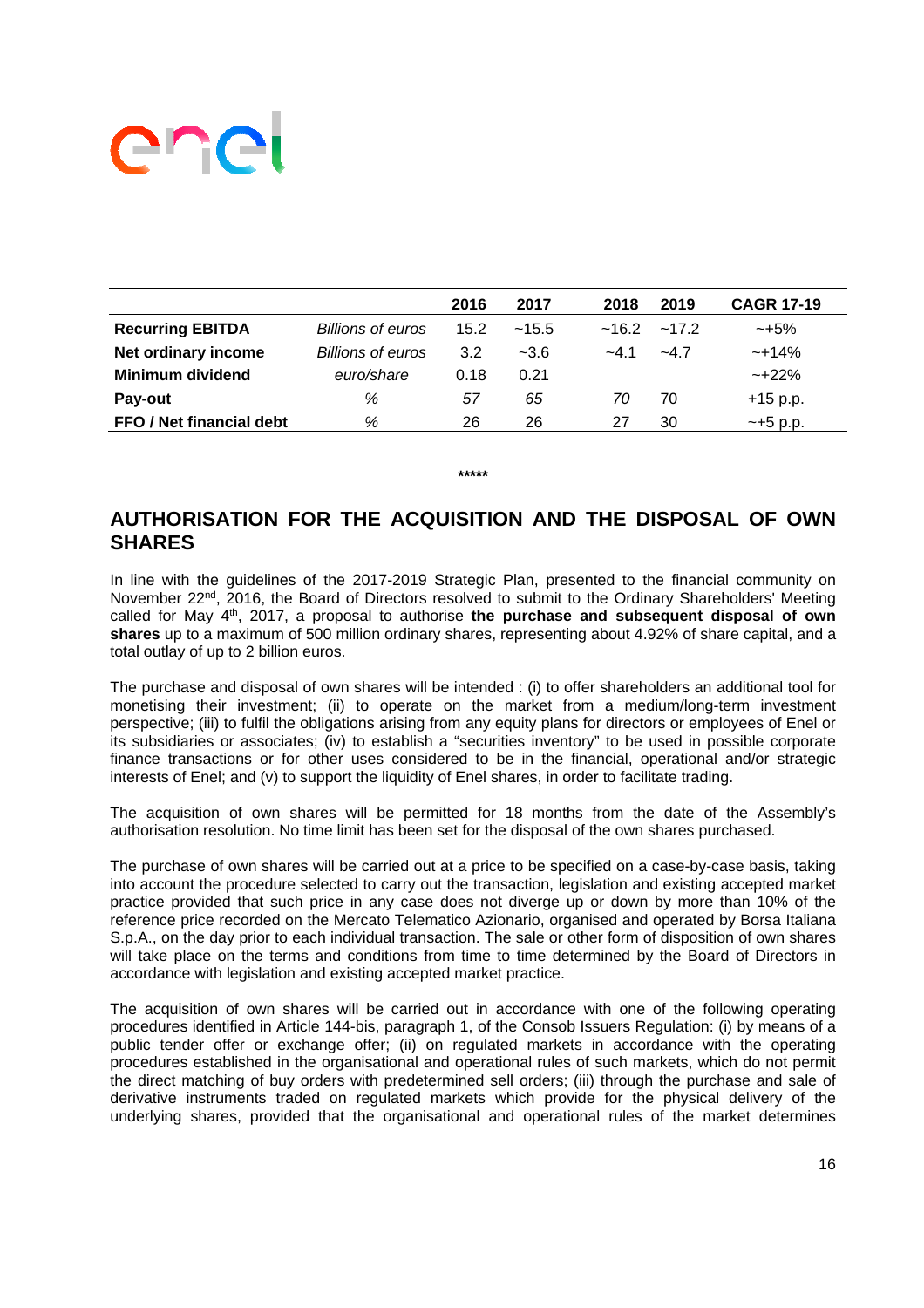

provide for purchase procedures that comply with the characteristics set out in Article 144-bis, paragraph 1, letter c) of the Consob Issuers Regulation. Purchase transactions may also adopt the procedures envisaged under current legislation and market practice accepted by Consob pursuant to Article 13 of Regulation (EU) no. 596/2014 on market abuse or the conditions specified in Article 5 of that Regulation. The sale or other forms of disposal of own shares may be carried out using the procedures considered most appropriate by the Board of Directors in accordance with the interest of the Company.

Finally, Enel does not hold own shares, either directly or through subsidiaries.

**\*\*\*\*\***

## **SHAREHOLDERS' MEETING AND DIVIDEND**

The Board of Directors has convened the **Ordinary Shareholders' Meeting for May 4th, 2017**, in a single call, in order to:

- **1. Approve the separate financial statements and examine the consolidated financial statements for 2016.**
- **2. Approve the payment of a dividend of 0.18 euros per share,** of which:
	- 0.09 euros per share as a distribution of Enel net income to finance the interim dividend for 2016, in payment as from January  $25<sup>th</sup>$ , 2017;
	- 0.07 euros per share as a distribution of Enel net income to finance payment of the balance of the dividend for 2016;
	- 0.02 euros per share as a distribution of the available reserve "retained earnings" to finance payment of the balance of the dividend for 2016.
	- **The total dividend is therefore equal to about 1,830 million euros**, against Group net ordinary income (i.e. generated by the core business) of 3,243 million euros and in line with the dividend policy for 2016 announced to the market, which provides for the payment of a dividend from 2016 results equal to the higher of 0.18 euros per share and 55% of the net ordinary income of the Enel Group. At its meeting of November 10<sup>th</sup>, 2016, the Board of Directors authorised the distribution of an interim dividend for 2016 of 0.09 euros per share, payment of which was carried out as from January 25<sup>th</sup>, 2017, with an ex-dividend date for coupon no. 25 of January 23 $^{rd}$ , 2017 and a record date of January 24<sup>th</sup>, 2017. Regarding the balance of the dividend for 2016, equal to 0.09 euros per share, the Board of Directors has proposed a payment date of July 26<sup>th</sup>, 2017, with an ex-dividend date for coupon no. 26 of July  $24<sup>th</sup>$ ,  $2017$  and a record date of July  $25<sup>th</sup>$ ,  $2017$ .
- **3. Approve the authorisation for the acquisition and disposal of own shares.**

#### **4. Elect the Board of Directors following the expiry of the term of office of the current Board.**

**5. Approve the adoption of a Long-Term Incentive Plan** ("Incentive Plan"), with a three-year vesting period and offering a monetary incentive to the plan's beneficiaries subject to achievement of the following performance objectives in 2017-2019: (i) Total Shareholder Return ("TSR"), measured with reference to the performance of Enel shares against that of the Euro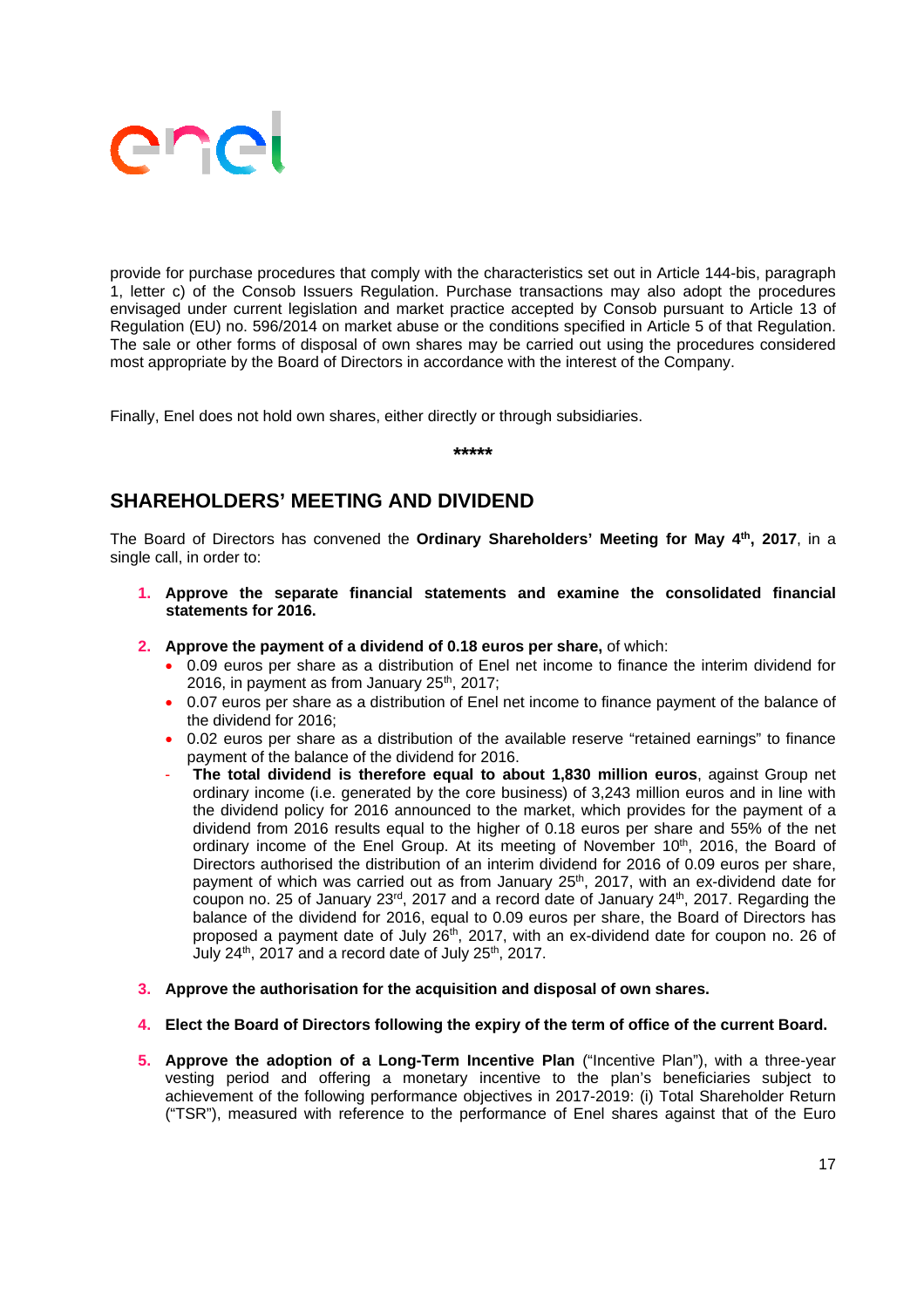

Stoxx Utilities – UEM and (ii) Return on Average Capital Employed ("ROACE"). The Incentive Plan weights TSR at 60% and ROACE at 40%.

- The beneficiaries of the Incentive Plan are the CEO/General Manager and the key management personnel of Enel, as well as other managers with Enel or subsidiaries, pursuant to Article 2359 of the Italian Civil Code, selected at the time the Incentive Plan is implemented.
- In view of the characteristics of the Incentive Plan's structure, and the performance objectives selected and their respective weighting, the plan is designed to reinforce the alignment of the interests of management with the priority objective of creating sustainable value for shareholders over the medium and long term.
- For a more detailed description of the Incentive Plan, please consult the information document prepared in accordance with Article 114-*bis* of the Consolidated Law on Financial Intermediation, which will be made available to the public as provided for by law.
- **6. Resolve a non-binding resolution** on the section of the report on remuneration that discusses **Enel's policy for the remuneration** of directors, the General Manager and key management personnel.

Documentation on the items on the agenda of the Shareholders' Meeting, as required under applicable law, will be made available to the public as provided for by law.

**\*\*\*\*\***

## **BOND ISSUES AND MATURING BONDS**

- The main bond issues carried out in 2016 by Enel Group companies include:
	- a non-binding exchange offer issued by Enel Finance International in May 2016 involving the repurchase of bonds in the amount of 1,074 million euros and the concomitant issue of a senior 1.375% fixed-rate bond with a nominal value of 1,257 million euros, maturing in June 2026;
	- 600 million US dollars (equivalent to 569 million euros as of December  $31^{st}$ , 2016) relating to a 4% fixed-rate bond issued by Enel Americas maturing in October 2026.
- During the period between January  $1^{st}$ , 2017 and June  $30^{th}$ , 2018, bond issues by Enel Group companies with a total carrying amount of 7,811 million euros are scheduled to reach maturity, of which the main issues are:
	- 391,500 million Colombian pesos (equivalent to 124 million euros) relating to floating-rate bonds issued by Codensa, maturing in March 2017;
	- 909 million euros relating to a fixed-rate bond issued by Enel, maturing in June 2017;
	- 637 million euros relating to a fixed-rate bond issued by Enel Finance International, maturing in July 2017;
	- 1,500 million US dollars (equivalent to 1,423 million euros as of December  $31<sup>st</sup>$ , 2016) relating to a fixed-rate bond issued by Enel Finance International, maturing in September 2017;
	- 2,500 million euros relating to a fixed-rate bond issued by Enel, maturing in February 2018;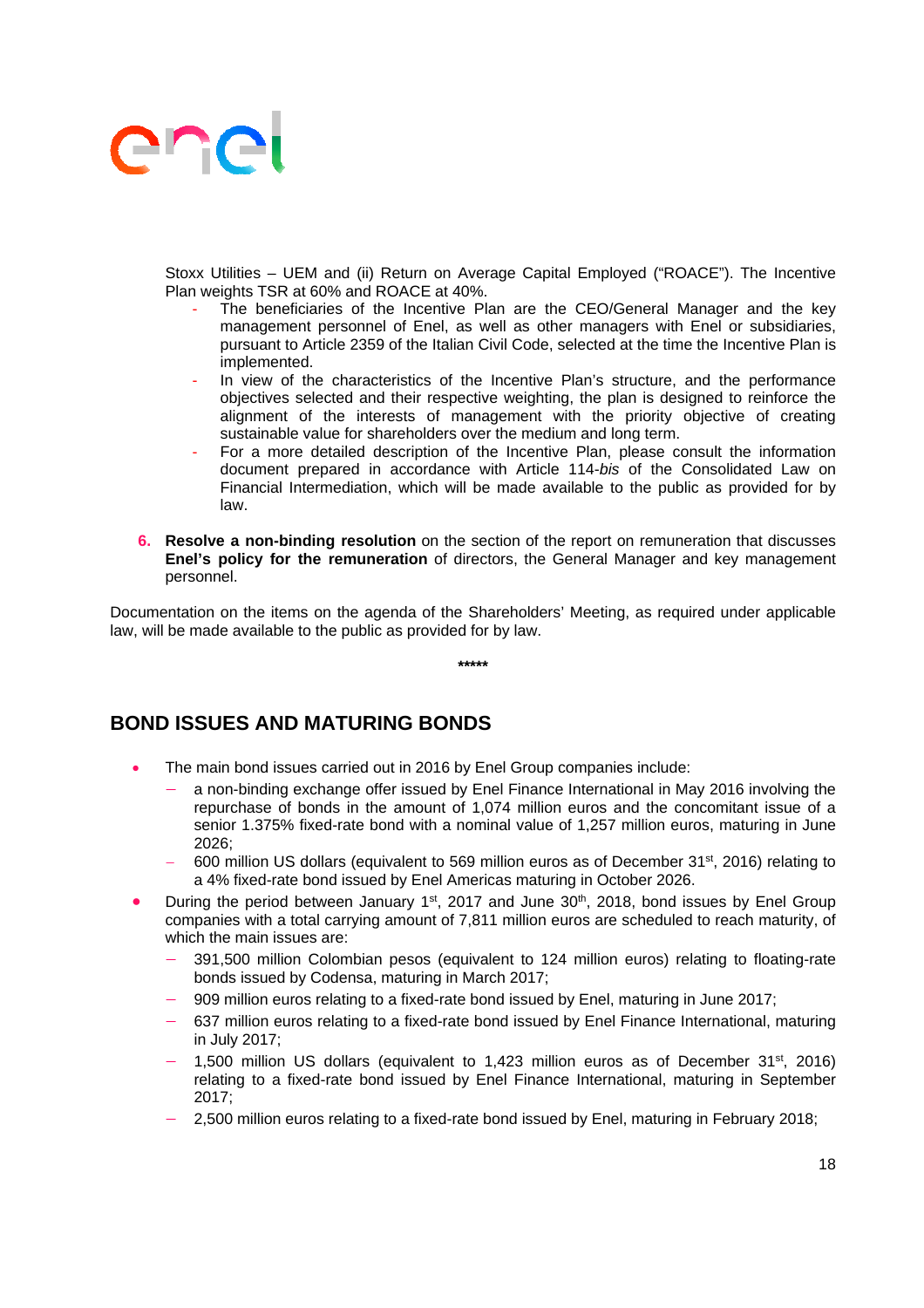- 500 million euros relating to a floating-rate bond issued by Enel, maturing in February 2018;
- 512 million euros relating to a fixed-rate bond issued by Enel Finance International, maturing in April 2018;
- 591 million euros relating to a fixed-rate bond issued by Enel, maturing in June 2018.

In addition, following the voluntary non-binding offer issued on January 14<sup>th</sup>, 2016 and completed on January 20<sup>th</sup>, 2016, Enel acquired own bonds in the nominal amount of 750 million euros.

**\*\*\*\*\*** 

# **RECENT KEY EVENTS**

**November 16th, 2016**: Enel announced that its subsidiaries Enersis Américas S.A. ("Enersis Américas"), Endesa Américas S.A. ("Endesa Américas") and Chilectra Américas S.A. ("Chilectra Américas") had signed the document certifying that the conditions precedent for the merger by incorporation of Endesa Américas and Chilectra Américas into Enersis Américas had been satisfied. Pursuant to the resolutions of the Extraordinary Shareholders' meetings of Enersis Américas, Endesa Américas and Chilectra Américas held on September 28<sup>th</sup>, 2016, the merger took effect as of December 1<sup>st</sup>, 2016, and on that date Enersis Américas changed its name to "Enel Américas S.A.". As a result of the merger, Enel now indirectly controls – through subsidiaries – 51.8% of Enel Américas share capital.

**November 23rd, 2016**: Enel announced that the subsidiary Enel Green Power Brasil Participações Ltda. had inaugurated the Apiacás hydropower complex in the state of Mato Grosso in Brazil's Central-West region. The complex, which is supported by a 30-year power purchase agreement (PPA), has a total installed capacity of 102 MW and is composed of three power plants: Salto Apiacás (45 MW), Cabeça de Boi (30 MW) and Fazenda (27 MW). Enel invested approximately 287 million US dollars in the construction of Apiacás, which can generate more than 490 GWh per year.

**November 30th, 2016**: Enel announced that its subsidiary Enel Brasil S.A. ("Enel Brasil") had presented the best financial offer, worth 2.187 billion Brazilian reais (approximately 640 million US dollars), for the acquisition of about 94.8% of the share capital of Celg Distribuição S.A. ("CELG"), an energy distribution company that operates in the Brazilian state of Goiás, as part of a public tender organised by the Brazilian government through the national development bank BNDES for the privatisation of CELG. The residual stake of around 5.1% of CELG will be offered to the company's current employees and retired employees, through a process that will allow Enel Brasil to purchase the shares not bought by current employees and retired employees. On December 23<sup>rd</sup>, 2016, Enel announced that BNDES had confirmed the award and, on **February 14th, 2017**, it announced the closing of the transaction following the issue of the necessary approvals from the antitrust authority CADE and the electricity regulator ANEEL.

**December 15th, 2016**: Enel announced that the subsidiary Enel Green Power North America, Inc. ("EGPNA"), had signed an agreement with GE Energy Financial Services under which EGPNA sold a 1% stake in EGPNA Renewable Energy Partners, LLC ("EGPNA REP") to GE Energy Financial Services, for about 10 million US dollars. As a result of the transaction, EGPNA reduced its stake in EGPNA REP to 50% from 51% and GE Energy Financial Services increased its stake to 50% from 49%. The two companies also revised their Limited Liability Company (LLC) agreement, converting EGPNA REP into an equally owned joint venture. The new corporate governance arrangements provide for EGPNA to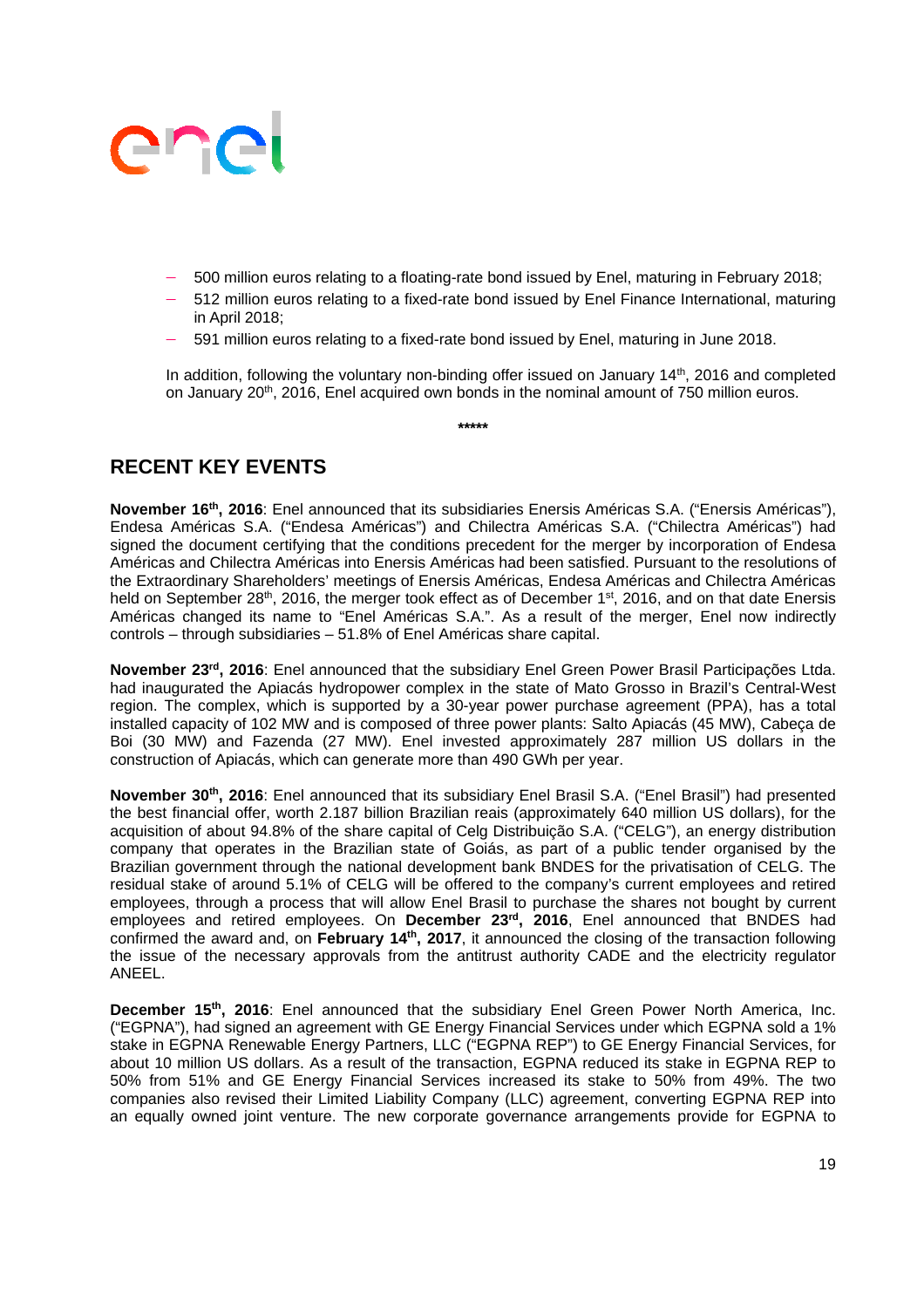

continue to manage EGPNA REP assets. With the completion of the transaction, Enel deconsolidated EGPNA REP's debt (approximately 500 million US dollars) and capacity (about 1,200 MW at the closing date). The transaction was closed following the signing of a letter agreement between EGPNA and GE Energy Financial Services, announced by Enel on **November 21st, 2016**, and receipt of all required authorisations.

**December 16th, 2016**: Enel's subsidiary Enel Generación Chile S.A. announced that it had signed an agreement for the sale to Aerio Chile S.p.A., a subsidiary of the Portuguese electricity company REN - Redes Energeticas Nacionais, S.G.PS. S.A., its entire interest in Electrogas S.A., equal to 42.5% of the share capital, for 180 million US dollars. The sale closed on **February 7th, 2017**, following satisfaction of the conditions to which the transaction was subject.

**December 16<sup>th</sup>, 2016**: Enel announced that the US subsidiary EGPNA had started operations in Oklahoma at the Drift Sand and Chisholm View II wind plants, which have an installed capacity of 108 MW and 65 MW respectively. The Drift Sand plant required an investment of about 180 million US dollars and will generate about 480 GWh per year. Chisholm View II, which is an expansion of the 235 MW Chisholm View wind farm, required an investment of around 90 million US dollars and will generate more than 240 GWh per year.

December 19<sup>th</sup>, 2016: Enel announced that its subsidiary Enel Green Power Chile Ltda had completed and connected to the grid the Sierra Gorda wind plant in the Antofagasta region in Chile. The project required an investment of about 215 million US dollars. The plant has an installed capacity of 112 MW and will be able to generate more than 295 GWh per year once fully up and running.

**December 20th, 2016**: Enel announced that OpEn Fiber S.p.A. ("OF", the new name of Enel Open Fiber S.p.A.) had completed the acquisition of the entire share capital of Metroweb Italia S.p.A. from F2i SGR S.p.A. and FSI Investimenti S.p.A. for about 714 million euros. The resources for the acquisition were provided through capital contributions from Enel and CDP Equity S.p.A. (a Cassa Depositi and Prestiti Group company), which at the same date held equal interests in OF. In order to reflect the new shareholding structure, the Shareholders' Meeting of OF appointed a new Board of Directors and a new Board of Auditors.

**January 9th, 2017**: Enel announced the subsidiary Enel Finance International N.V. had placed its first green bond for institutional investors and listing on the regulated markets of the Irish and Luxembourg Stock Exchanges, backed by a guarantee issued by Enel. The issue totalled 1,250 million euros and provides for repayment in one instalment at maturity on September 16<sup>th</sup>, 2024, as well as the payment of a fixed-rate coupon of 1%, payable annually in arrears in the month of September, as from 2017. The issue price was set at 99.001% and the effective yield to maturity is equal to 1.137%. The transaction, which is consistent with the financial strategy of the Enel Group set out in the 2017-2019 strategic plan, received subscriptions in an amount of approximately 3 billion euros, with considerable interest from Socially Responsible Investors ("SRI"), enabling the Enel Group to further diversify its investor base.

**January 11<sup>th</sup>, 2017**: Enel announced the signing with Saudi Arabian utility Saudi Electricity Company (SEC, the largest utility company in the Middle East and North Africa) of a framework agreement for cooperation in power distribution sector. Under the agreement, which has a duration of three years but could be extended, Enel and SEC will share best practices to raise the performance of distribution networks in areas like operation, efficiency and security to best-in-class levels, while also introducing a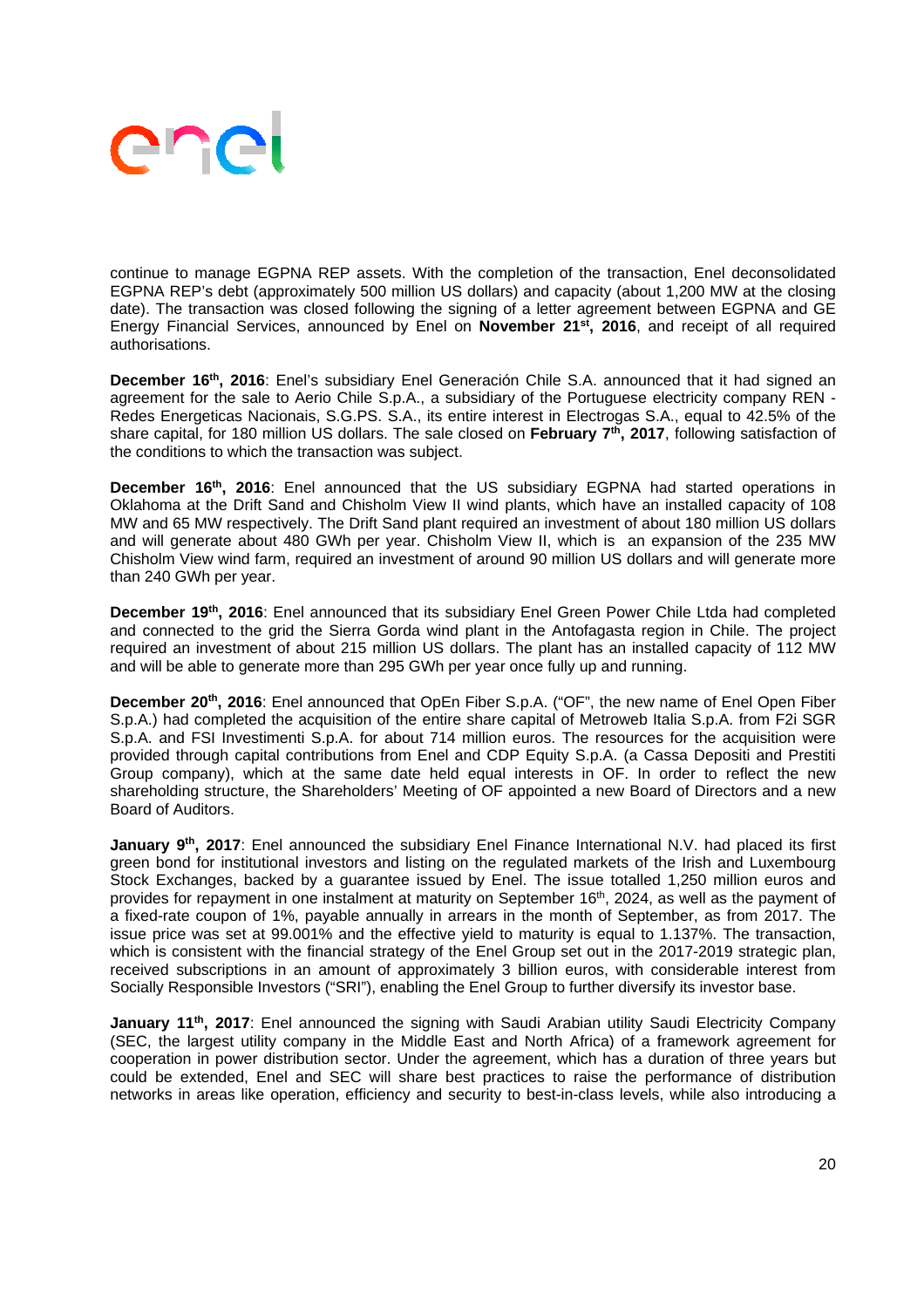

technology roadmap, aimed at digitising distribution grids and improving energy efficiency for customers. Enel and SEC will also jointly evaluate further areas of collaboration in the power distribution sector.

**January 14th, 2017**: Enel and Dubai Electricity and Water Authority (DEWA, Dubai's public infrastructure services company) signed a Memorandum of Understanding (MoU) for cooperation in smart grids and network digitisation. Under the MoU, which has a duration of three years and could be extended, the two companies will build a partnership to facilitate the achievement of common strategic objectives and the exchange of information, sharing Enel's know-how in distribution automation, renewable energy integration, smart meters and smart cities, as well as DEWA's experience in the field of smart grids.

February 6<sup>th</sup>, 2017: Enel announced that the subsidiary Enel Green Power RSA had started operations at the Adams and Pulida photovoltaic plants, which each have an installed capacity 82.5 MW and are located in the South African provinces of Northern Cape and Free State, respectively. The two solar plants – which can generate a total of 318 GWh per year – are supported by a 20-year supply contract with the South African utility Eskom, which Enel was awarded in 2014 in the third phase of the tender organised by the South African government.

More details on these events can be found in the associated press releases, which are published on the Enel website at: https://www.enel.com/en/media/allpressreleases.html

**\*\*\*\*\*** 

### **NOTES**

*At 9:30 a.m. today, March 17th, 2017, a conference call will be held to present the results for 2016 and progress in the strategic plan to financial analysts and institutional investors. Journalists are also invited to listen in on the call. Documentation relating to the conference call will be available on Enel's website (www.enel.com) in the Investor section from the beginning of the call.* 

*The consolidated income statement, statement of comprehensive income, balance sheet and cash flow statement for the Enel Group and the corresponding statements for the Parent Company Enel are attached below. These statements and the related notes have been submitted to the Board of Statutory Auditors and the external auditors for their evaluation. A descriptive summary of the alternative performance indicators used in this press release is also attached.* 

*\*\*\*\*\* The officer responsible for the preparation of the corporate financial reports, Alberto De Paoli, certifies, pursuant to Article 154-bis, paragraph 2, of the Consolidated Law on Financial Intermediation, that the accounting information contained in this press release corresponds with that contained in the accounting documentation, books and records.* 

*\*\*\*\*\**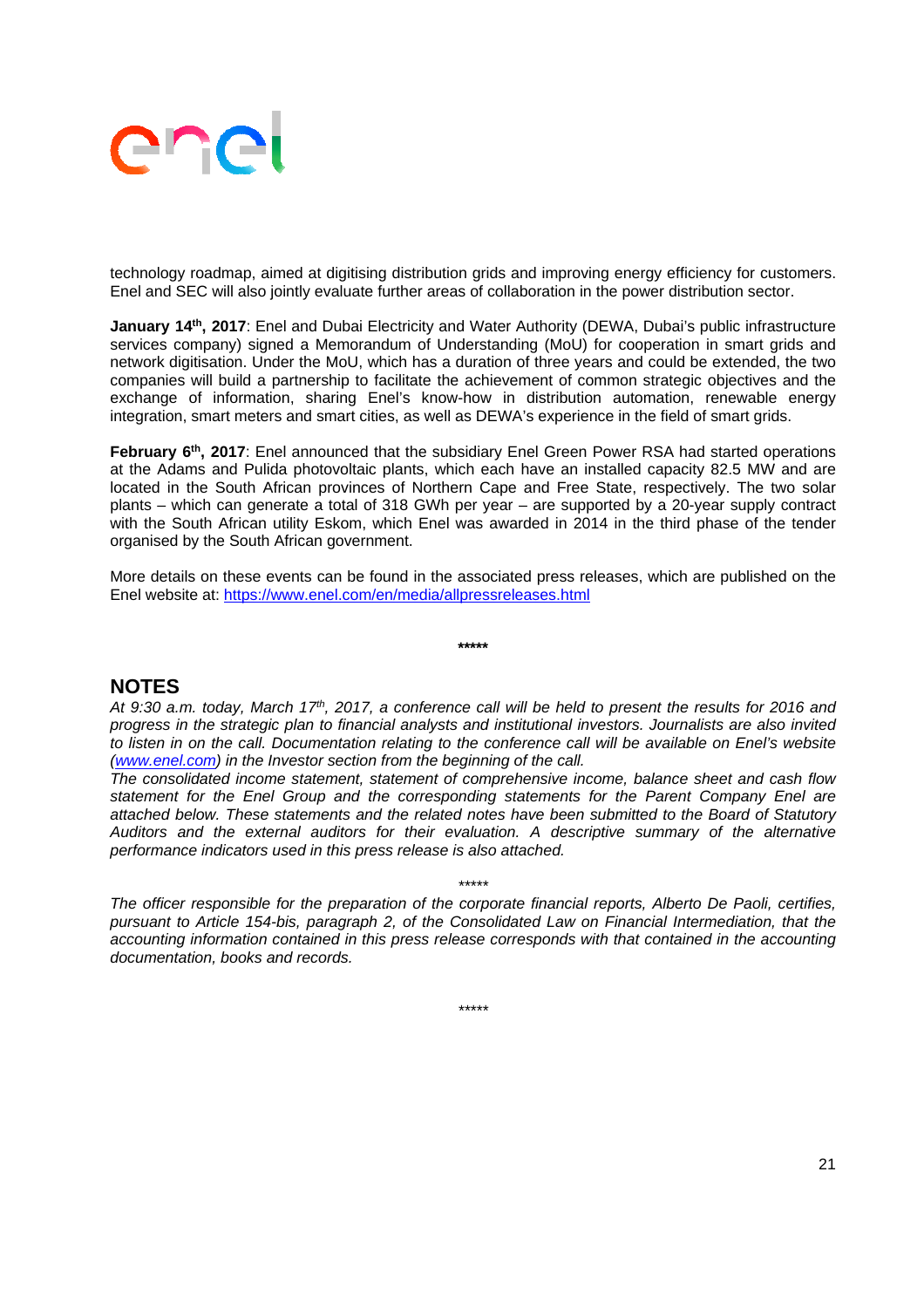#### **ACCOUNTING POLICIES AND CHANGES IN SCOPE OF CONSOLIDATION WITH AN IMPACT ON FIGURES FOR 2016**

Unless otherwise specified, the balance sheet figures as of December 31<sup>st</sup>, 2016 exclude assets and liabilities held for sale.

The representation of performance by business area presented here is based on the approach used by management in monitoring Group performance for the two periods under review, taking account of the operational model adopted by the Group as described previously.

Taking account of the provisions of IFRS 8 regarding the management approach, the new organization modified the structure of reporting, as well as the representation and analysis of Group performance and financial position, from September 30<sup>th</sup>, 2016. More specifically, performance by business area reported in this Annual Report was determined by designating the Regions and Countries perspective as the primary reporting segment. In addition, account was also taken of the possibilities for the simplification of disclosures associated with the materiality thresholds also established under IFRS 8 and, therefore, the item "Other, eliminations and adjustments" includes not only the effects from the elimination of intersegment transactions, but also the figures for the Holding Enel, and the Upstream Gas Division. The main changes in the organisational model, which remains based on an matrix structure of divisions, include the integration of the various companies belonging to the Renewable Energies Business Line in the various divisions by geographical area, functionally including the large hydro activities that are still formally operated by the thermal generation companies, and a new definition of the geographical areas (Italy, Iberia, Europe and North Africa, Latin America, North and Central America, Sub-Saharan Africa and Asia, Central/Holding). The new business structure is also broken down as follows: Thermal Generation and Trading, Infrastructure and Networks, Renewables, Retail, Services and Holding. The new organisation involved a revision of the disclosures provided pursuant to "IFRS 8 – Operating Segments" for the comparative figures for 2015 in this press release to ensure full comparability.

\*\*\*\*\*

## **KEY PERFORMANCE INDICTORS**

This press release uses a number of "alternative performance indicators" not envisaged in the IFRS-EU accounting standards adopted by the European Union in order to facilitate the assessment of the Group's performance and financial position, which management feels are useful in monitoring the performance of the Group and the Parent Company. In line with the Guidelines issued on October 5<sup>th</sup>, 2015 by the European Securities and Markets Authority (ESMA) pursuant to Regulation (EU) no. 1095/2010, the content and basis of calculation of these indicators are as follows:

- **EBITDA**: an indicator of Enel's operating performance, calculated as "EBIT" plus "Depreciation, amortisation and impairment losses";
- **Ordinary EBITDA:** an indicator calculated by eliminating from EBITDA all items connected with extraordinary transactions such as acquisitions or disposals of entities (e.g. capital gains and losses), with the exception of those in the renewables development segment, in line with the new "Build, Sell and Operate" business model launched in the fourth quarter of 2016, in which the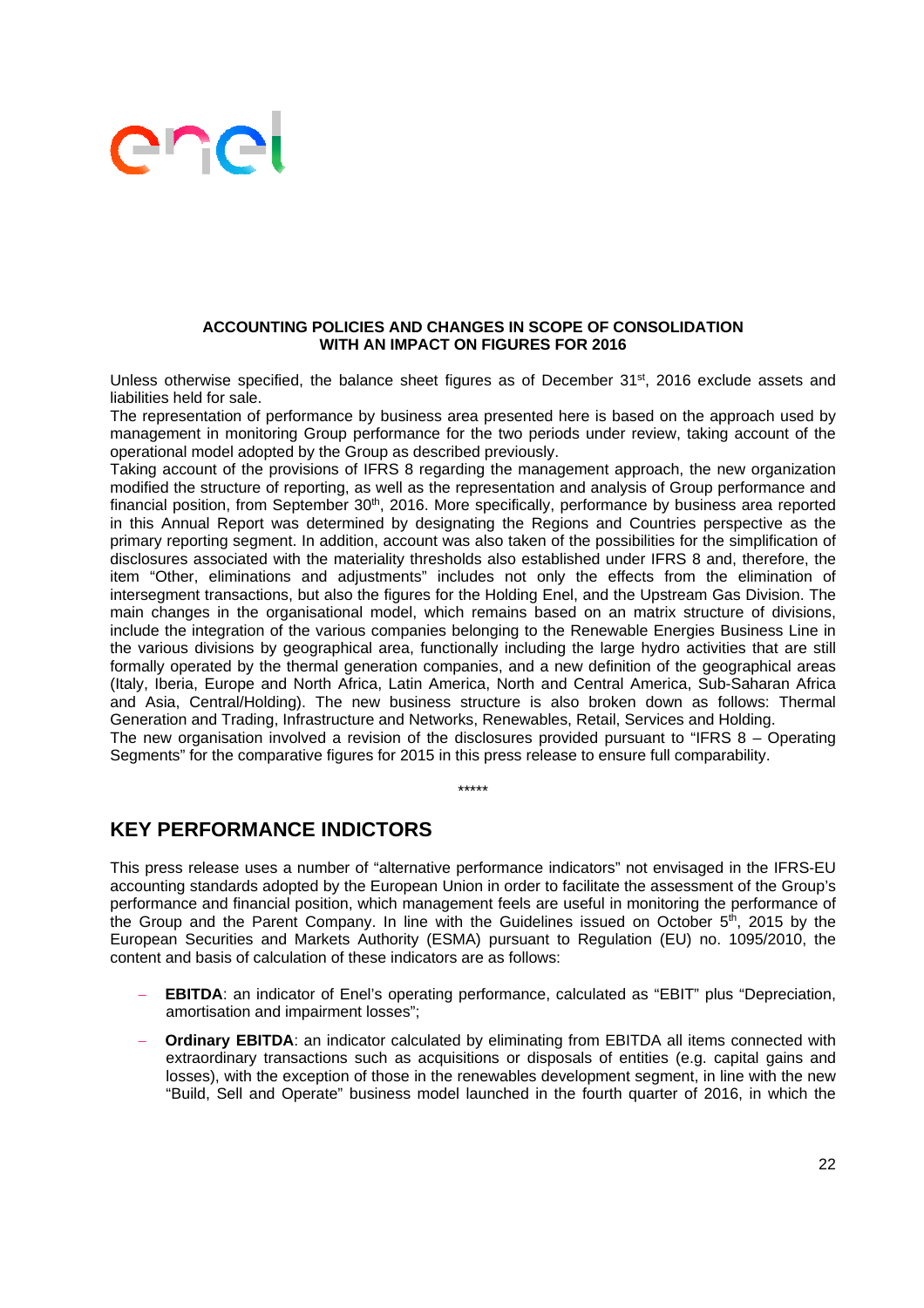income from the disposal of projects in that sector is the result of an ordinary activity for the Group.

- **Group net ordinary income**: defined as "Group net income" generated from ordinary business operations, which is represented by Group net income net of the effects (and therefore also excluding any effects of taxation or non-controlling interests) of items previous discussed in the section on "ordinary EBITDA" and of asset impairments.
- **Net financial debt**: an indicator of Enel's financial structure, determined by (i) "Long-term borrowings" and "Short-term borrowings and the current portion of long-term borrowings", taking account of "Short-term financial payables" included in "Other current liabilities", (ii) net of "Cash and cash equivalents"; (iii) net of the "Current portion of long-term financial receivables", "Factoring receivables", "Cash collateral" and "Other financial receivables" included in "Other current financial assets"; (iv) net of "Securities held to maturity", "Securities held for sale", "Financial investments in funds or portfolio management products measured at fair value through profit or loss" and "Other financial receivables" included in "Other non-current financial assets". More generally, the net financial debt of the Enel Group is calculated in conformity with paragraph 127 of Recommendation CESR/05-054b implementing Regulation (EC) no. 809/2004 and in line with the CONSOB instructions of July 26<sup>th</sup>, 2007 for the definition of the net financial position, net of financial receivables and long-term securities.
- **Net capital employed:** calculated as the sum of "Current assets", "Non-current assets" and "Net assets held for sale", net of "Current liabilities" and "Non-current liabilities", excluding items previously considered in the definition of net financial debt.
- **Net assets held for sale**: the algebraic sum of "Assets held for sale" and "Liabilities held for sale".

All Enel press releases are also available in smartphone and tablet versions. You can download the Enel Corporate App at Apple Store.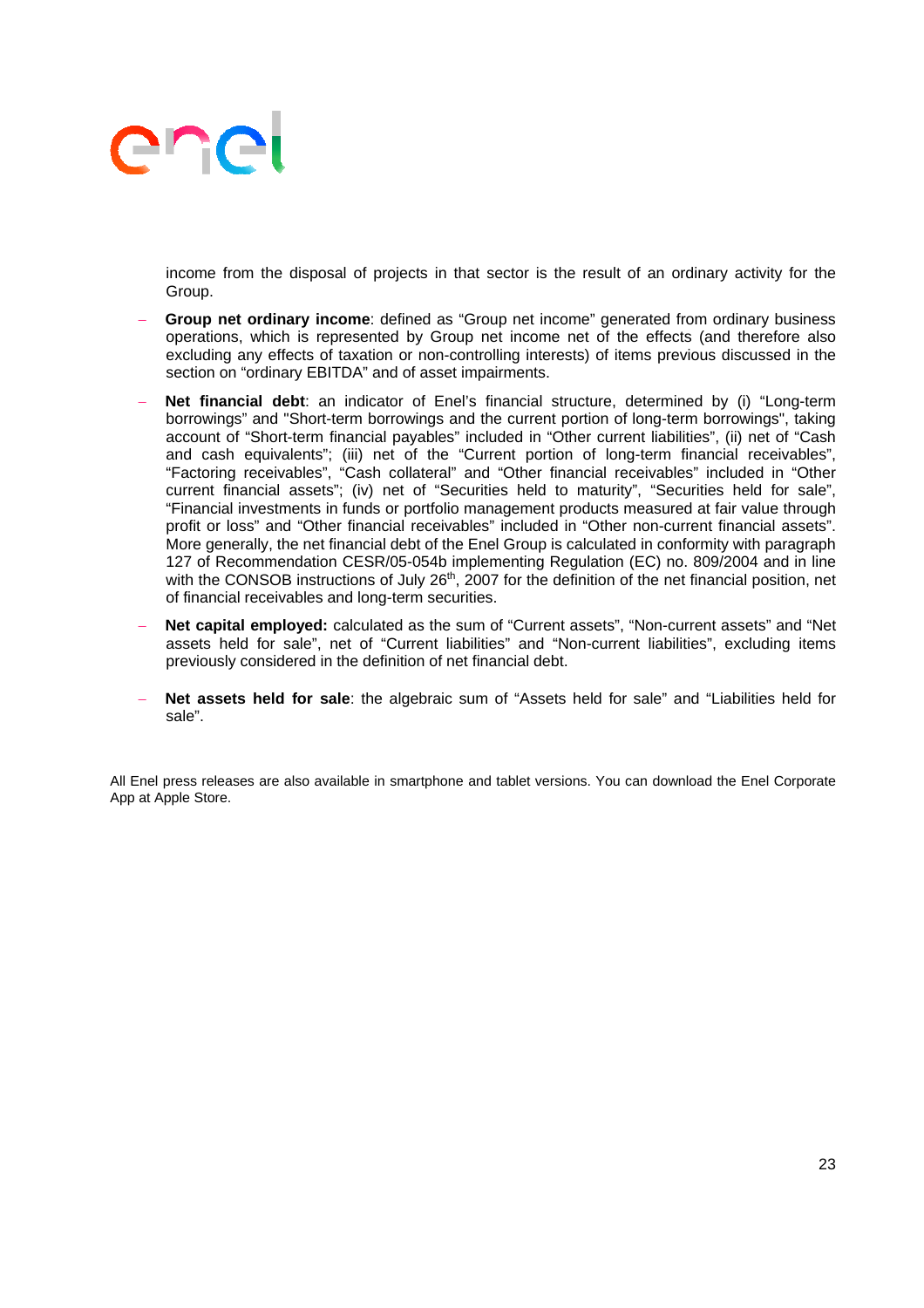

## **Consolidated Income Statement**

Millions of euro

|                                                                                                                             |            | 2016    |                                     | 2015    |                                     |
|-----------------------------------------------------------------------------------------------------------------------------|------------|---------|-------------------------------------|---------|-------------------------------------|
|                                                                                                                             |            |         | of which<br>with related<br>parties |         | of which<br>with related<br>parties |
| <b>Revenues</b>                                                                                                             |            |         |                                     |         |                                     |
| Revenues from sales and services                                                                                            |            | 68,604  | 4,550                               | 73,076  | 5,583                               |
| Other revenues and income                                                                                                   |            | 1,988   | 20                                  | 2,582   | 314                                 |
|                                                                                                                             | [Subtotal] | 70,592  |                                     | 75,658  |                                     |
| Costs                                                                                                                       |            |         |                                     |         |                                     |
| Purchases of energy, gas and fuel                                                                                           |            | 32,039  | 6,603                               | 37,644  | 7,089                               |
| Services and other materials                                                                                                |            | 17,393  | 2,577                               | 16,457  | 2,431                               |
| Personnel                                                                                                                   |            | 4,637   |                                     | 5,313   |                                     |
| Depreciation, amortization and impairment losses                                                                            |            | 6,355   |                                     | 7,612   |                                     |
| Other operating expenses                                                                                                    |            | 2,783   | 312                                 | 2,654   | 54                                  |
| Capitalized costs                                                                                                           |            | (1,669) |                                     | (1,539) |                                     |
|                                                                                                                             | [Subtotal] | 61,538  |                                     | 68,141  |                                     |
| Net income/(expenses) from commodity contracts measured at fair value                                                       |            | (133)   | 29                                  | 168     | (24)                                |
| <b>Operating income</b>                                                                                                     |            | 8,921   |                                     | 7,685   |                                     |
| Financial income from derivatives                                                                                           |            | 1,884   |                                     | 2,455   |                                     |
| Other financial income                                                                                                      |            | 2,289   | 21                                  | 1,563   | 15                                  |
| Financial expense from derivatives                                                                                          |            | 2,821   |                                     | 1,505   |                                     |
| Other financial expense                                                                                                     |            | 4,339   | 39                                  | 4,969   | 29                                  |
| Share of income/(expense) from equity investments accounted for using the<br>equity method                                  |            | (154)   |                                     | 52      |                                     |
| Income before taxes                                                                                                         |            | 5,780   |                                     | 5,281   |                                     |
| Income taxes                                                                                                                |            | 1,993   |                                     | 1,909   |                                     |
| Net income from continuing operations                                                                                       |            | 3,787   |                                     | 3,372   |                                     |
| Net income from discontinued operations                                                                                     |            |         |                                     |         |                                     |
| Net income for the year (shareholders of the Parent Company and non-<br>controlling interests)                              |            | 3,787   |                                     | 3,372   |                                     |
| Attributable to shareholders of the Parent Company                                                                          |            | 2,570   |                                     | 2,196   |                                     |
| Attributable to non-controlling interests                                                                                   |            | 1,217   |                                     | 1,176   |                                     |
| Earnings per share (euro) attributable to ordinary shareholders of the Parent<br>Company                                    |            | 0.26    |                                     | 0.23    |                                     |
| Diluted earnings per share (euro) attributable to ordinary shareholders of the<br><b>Parent Company</b>                     |            | 0.26    |                                     | 0.23    |                                     |
| Earnings from continuing operations per share (euro) attributable to ordinary<br>shareholders of the Parent Company         |            | 0.26    |                                     | 0.23    |                                     |
| Diluted earnings from continuing operations per share (euro) attributable to<br>ordinary shareholders of the Parent Company |            | 0.26    |                                     | 0.23    |                                     |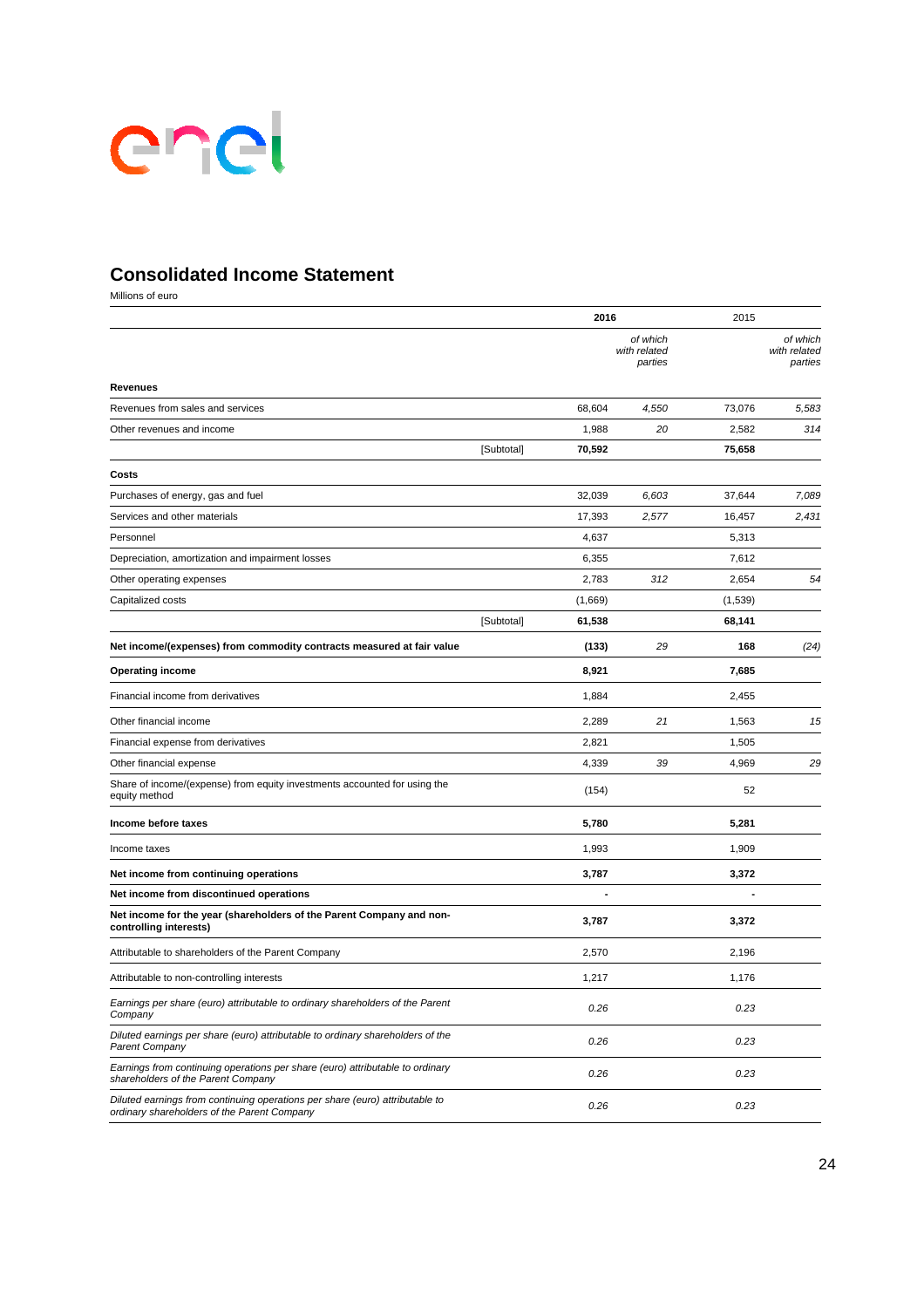

# **Statement of Consolidated Comprehensive Income**

Millions of euro

|                                                                                | 2016  | 2015     |
|--------------------------------------------------------------------------------|-------|----------|
| Net income for the year                                                        | 3,787 | 3,372    |
| Other comprehensive income recyclable to profit or loss (net of taxes):        |       |          |
| Effective portion of change in the fair value of cash flow hedges              | (34)  | 359      |
| Income recognized in equity by companies accounted for using the equity method | (18)  | 29       |
| Change in the fair value of financial investments available for sale           | (24)  | 25       |
| Exchange rate differences                                                      | 1,952 | (1,743)  |
| Other comprehensive income not recyclable to profit or loss (net of taxes):    |       |          |
| Remeasurements in net liabilities (assets) for defined benefits                | (239) | 184      |
| Income/(Loss) recognized directly in equity                                    | 1,637 | (1, 146) |
| Comprehensive income for the year                                              | 5,424 | 2,226    |
| Attributable to:                                                               |       |          |
| - shareholders of the Parent Company                                           | 3,237 | 2,191    |
| - non-controlling interests                                                    | 2,187 | 35       |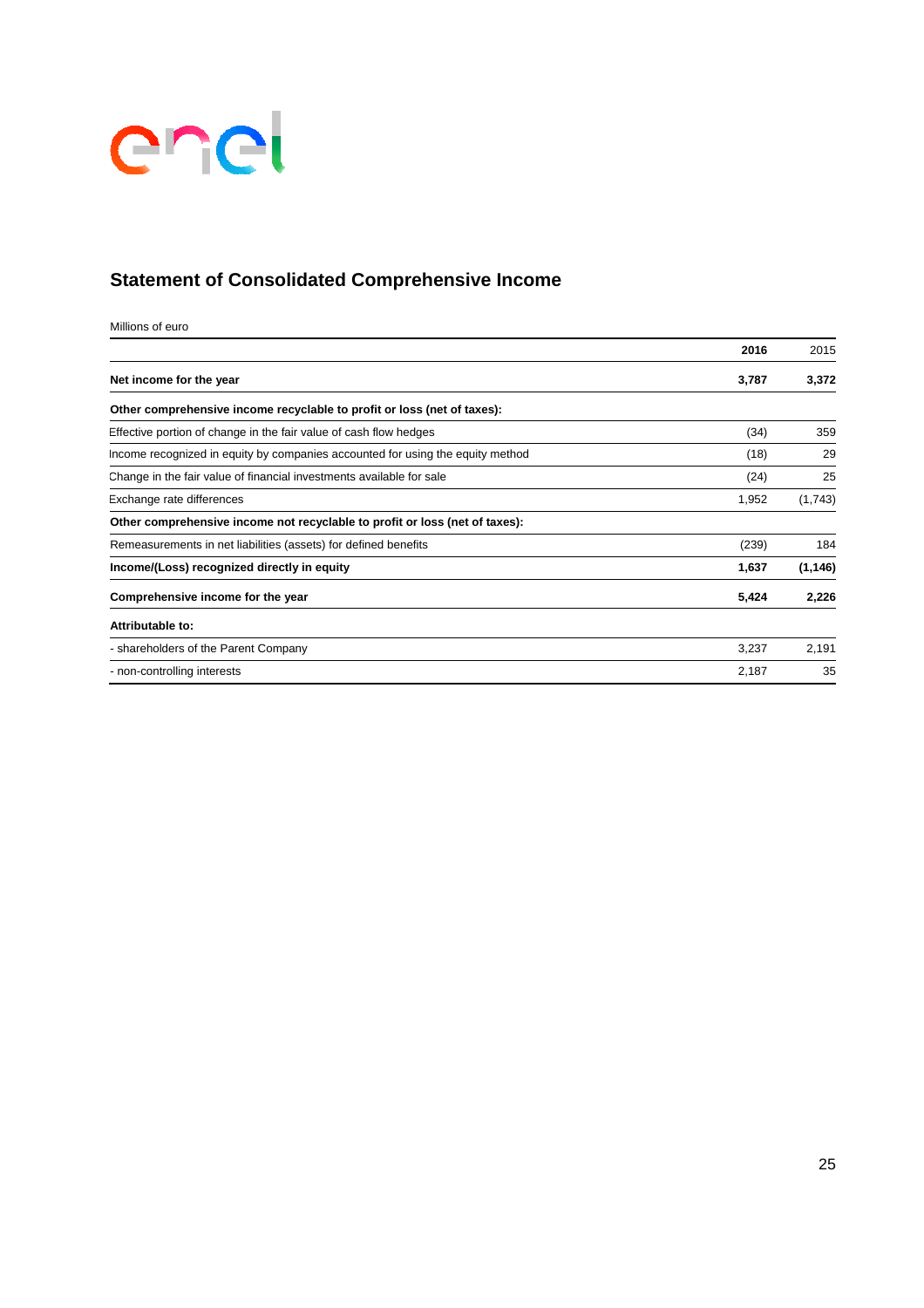

### **Consolidated Balance Sheet**

| Millions of euro                                            |         |                  |                                     |                  |                                     |
|-------------------------------------------------------------|---------|------------------|-------------------------------------|------------------|-------------------------------------|
| <b>ASSETS</b>                                               |         | at Dec. 31, 2016 |                                     | at Dec. 31, 2015 |                                     |
|                                                             |         |                  | of which<br>with related<br>parties |                  | of which<br>with related<br>parties |
| <b>Non-current assets</b>                                   |         |                  |                                     |                  |                                     |
| Property, plant and equipment                               |         | 76,265           |                                     | 73,307           |                                     |
| Investment property                                         |         | 124              |                                     | 144              |                                     |
| Intangible assets                                           |         | 15,929           |                                     | 15,235           |                                     |
| Goodwill                                                    |         | 13,556           |                                     | 13,824           |                                     |
| Deferred tax assets                                         |         | 6,665            |                                     | 7,386            |                                     |
| Equity investments accounted for using<br>the equity method |         | 1,558            |                                     | 607              |                                     |
| Derivatives                                                 |         | 1,609            |                                     | 2,343            |                                     |
| Other non-current financial assets (1)                      |         | 3,892            |                                     | 3,274            |                                     |
| Other non-current assets                                    |         | 706              |                                     | 877              |                                     |
|                                                             | [Total] | 120,304          |                                     | 116,997          |                                     |
| <b>Current assets</b>                                       |         |                  |                                     |                  |                                     |
| Inventories                                                 |         | 2,564            |                                     | 2,904            |                                     |
| Trade receivables                                           |         | 13,506           | 958                                 | 12,797           | 937                                 |
| Income Tax receivables                                      |         | 879              |                                     | 636              |                                     |
| Derivatives                                                 |         | 3,945            | 18                                  | 5,073            |                                     |
| Other current financial assets (2)                          |         | 3,053            | 135                                 | 2,381            | $\overline{c}$                      |
| Other current assets                                        |         | 3,044            | 109                                 | 2,898            | 135                                 |
| Cash and cash equivalents                                   |         | 8,290            |                                     | 10,639           |                                     |
|                                                             | [Total] | 35,281           |                                     | 37,328           |                                     |
| Assets classified as held for sale                          |         | 11               |                                     | 6,854            |                                     |
| <b>TOTAL ASSETS</b>                                         |         | 155,596          |                                     | 161,179          |                                     |

(1) Of which long-term financial receivables and other securities at December 31, 2016 for €2,180 million (€2,173 million at December 31, 2015) and €441 million (€162 million at December 31, 2015).

(2) Of which current portion of long-term financial receivables, short-term financial receivables and other securities at December 31, 2015 for €767 million (€769 million at December 31, 2015), €2,121 million (€1,471 million at December 31, 2015) and €36 million (€1 million at December 31, 2015).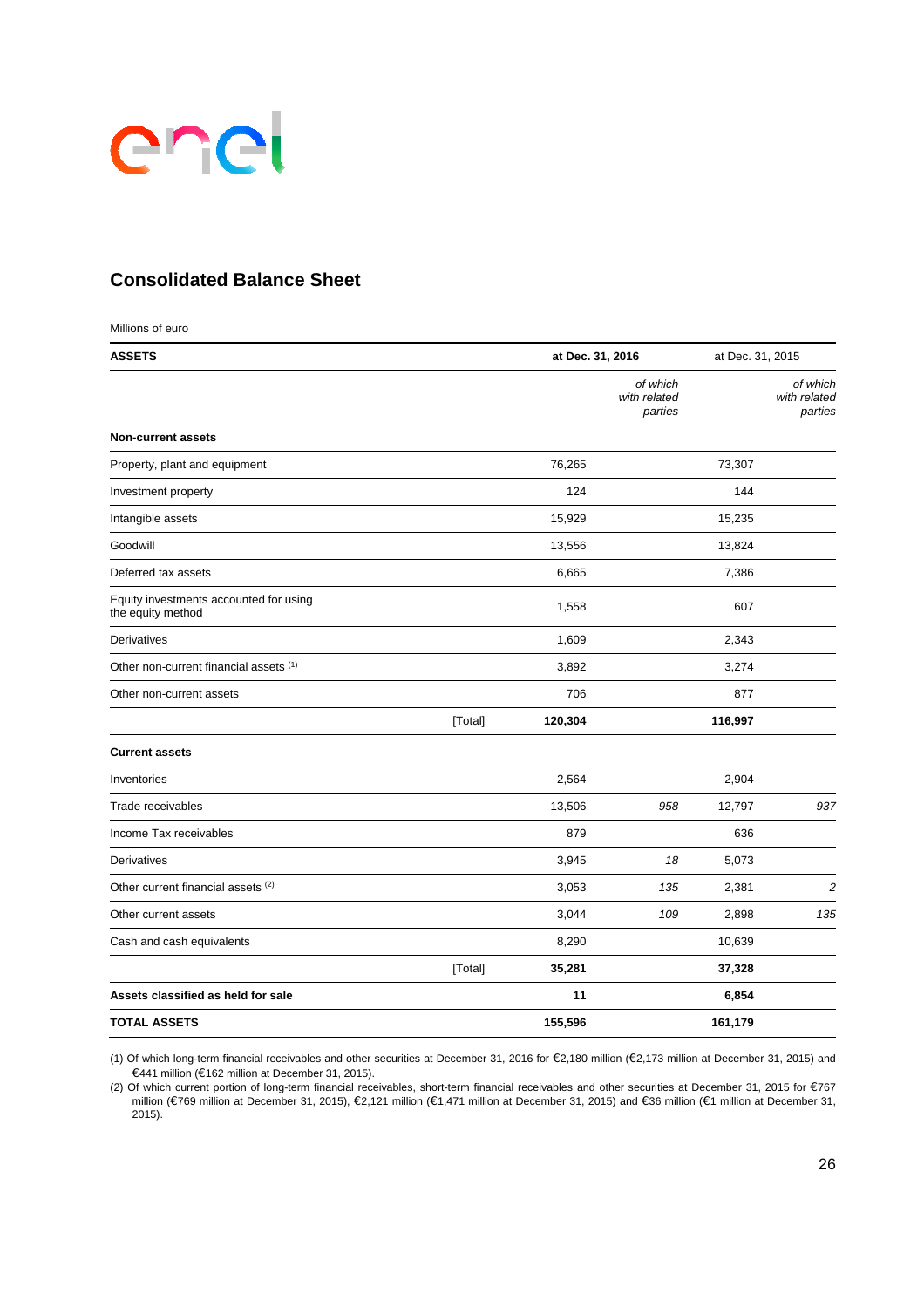# enel

| Millions of euro                                                    |         |                  |                                     |                  |                                     |
|---------------------------------------------------------------------|---------|------------------|-------------------------------------|------------------|-------------------------------------|
| <b>LIABILITIES AND SHAREHOLDERS' EQUITY</b>                         |         | at Dec. 31, 2016 |                                     | at Dec. 31, 2015 |                                     |
|                                                                     |         |                  | of which<br>with related<br>parties |                  | of which<br>with related<br>parties |
| Equity attributable to the shareholders of the Parent Company       |         |                  |                                     |                  |                                     |
| Share capital                                                       |         | 10,167           |                                     | 9,403            |                                     |
| Other reserves                                                      |         | 5,152            |                                     | 3,352            |                                     |
| Retained earnings (losses carried forward)                          |         | 19,484           |                                     | 19,621           |                                     |
|                                                                     | [Total] | 34,803           |                                     | 32,376           |                                     |
| <b>Non-controlling interests</b>                                    |         | 17,772           |                                     | 19,375           |                                     |
| Total shareholders' equity                                          |         | 52,575           |                                     | 51,751           |                                     |
| <b>Non-current liabilities</b>                                      |         |                  |                                     |                  |                                     |
| Long-term loans                                                     |         | 41,336           | 1,072                               | 44,872           | 1,161                               |
| Post-employment and other employee benefits                         |         | 2,585            |                                     | 2,284            |                                     |
| Provisions for risks and charges                                    |         | 4,981            |                                     | 5,192            |                                     |
| Deferred tax liabilities                                            |         | 8,768            |                                     | 8,977            |                                     |
| Derivatives                                                         |         | 2,532            |                                     | 1,518            |                                     |
| Other non-current liabilities                                       |         | 1,856            | 23                                  | 1,549            | 4                                   |
|                                                                     | [Total] | 62,058           |                                     | 64,392           |                                     |
| <b>Current liabilities</b>                                          |         |                  |                                     |                  |                                     |
| Short-term loans                                                    |         | 5,372            |                                     | 2,155            |                                     |
| Current portion of long-term loans                                  |         | 4,384            | 89                                  | 5,733            | 89                                  |
| Provisions for risks and charges                                    |         | 1,433            |                                     | 1,630            |                                     |
| Trade payables                                                      |         | 12,688           | 2,921                               | 11,775           | 2,911                               |
| Income tax payable                                                  |         | 359              |                                     | 585              |                                     |
| Derivatives                                                         |         | 3,322            | 11                                  | 5,509            |                                     |
| Other current financial liabilities (1)                             |         | 1,264            |                                     | 1,063            |                                     |
| Other current liabilities                                           |         | 12,141           | ${\bf 28}$                          | 11,222           | 14                                  |
|                                                                     | [Total] | 40,963           |                                     | 39,672           |                                     |
| Liabilities included in disposal groups classified as held for sale |         |                  |                                     | 5,364            |                                     |
| <b>Total liabilities</b>                                            |         | 103,021          |                                     | 109,428          |                                     |
| TOTAL LIABILITIES AND SHAREHOLDERS' EQUITY                          |         | 155,596          |                                     | 161,179          |                                     |

(1) Of which €296 million of "short term financial debt" as of December 31, 2016.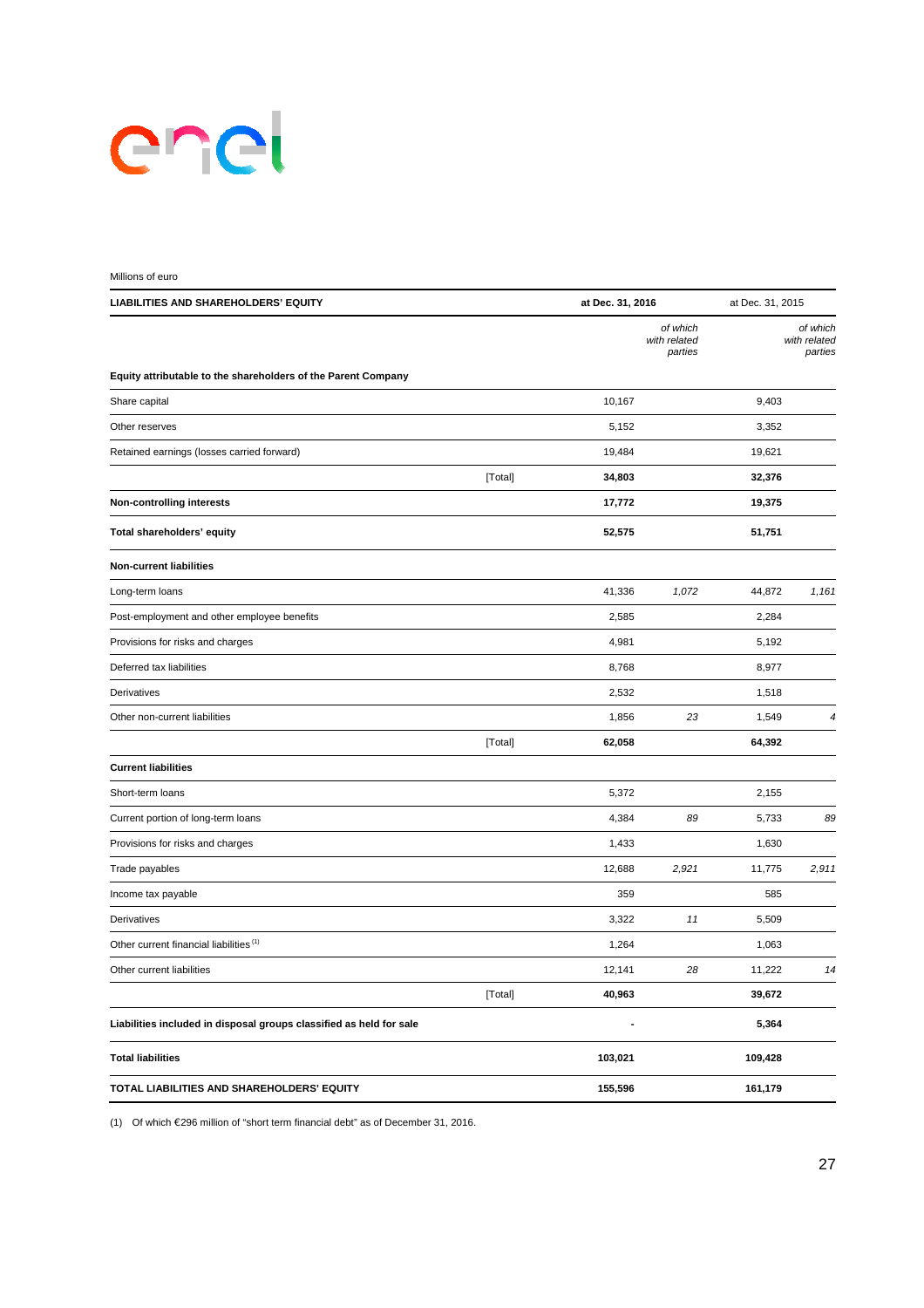

### **Consolidated Statement of Cash Flows**

Millions of euro

|                                                                                     | 2016     |                                     | 2015     |                                        |
|-------------------------------------------------------------------------------------|----------|-------------------------------------|----------|----------------------------------------|
|                                                                                     |          | of which<br>with related<br>parties |          | of which<br>with<br>related<br>parties |
| Income before taxes for the year                                                    | 5,780    |                                     | 5,281    |                                        |
| <b>Adjustments for:</b>                                                             |          |                                     |          |                                        |
| Depreciation, amortization and impairment losses                                    | 6,355    |                                     | 7,612    |                                        |
| Financial (income)/expense                                                          | 2,987    |                                     | 2,456    |                                        |
| Net income of equity investments accounting for using the equity method             | 154      |                                     | (52)     |                                        |
| Changes in net working capital:                                                     | 662      |                                     | (1, 249) |                                        |
| - Inventories                                                                       | 413      |                                     | 274      |                                        |
| Trade receivables                                                                   | (959)    | (21)                                | (2, 329) | 283                                    |
| - Trade payables                                                                    | 1,149    | 10                                  | (581)    | (248)                                  |
| Other assets/liabilities                                                            | 59       | 44                                  | 1,387    | (6)                                    |
| Accruals to provisions                                                              | 772      |                                     | 1,137    |                                        |
| Utilization of provisions                                                           | (1, 553) |                                     | (1, 243) |                                        |
| Interest income and other financial income collected                                | 1,544    | 21                                  | 1,715    | 15                                     |
| Interest expense and other financial expense paid                                   | (4,343)  | (39)                                | (4,326)  | (29)                                   |
| (Income)/expense from measurement of commodity contracts                            | (278)    |                                     | 142      |                                        |
| Income taxes paid                                                                   | (1,959)  |                                     | (1, 516) |                                        |
| (Gains)/Losses on disposals                                                         | (274)    |                                     | (385)    |                                        |
| Cash flows from operating activities (a)                                            | 9,847    |                                     | 9,572    |                                        |
| Investments in property, plant and equipment                                        | (7, 927) |                                     | (7,000)  |                                        |
| Investments in intangible assets                                                    | (915)    |                                     | (762)    |                                        |
| Investments in entities (or business units) less cash and cash equivalents acquired | (382)    |                                     | (78)     |                                        |
| Disposals of entities (or business units) less cash and cash equivalents sold       | 1,032    |                                     | 1,350    |                                        |
| (Increase)/Decrease in other investing activities                                   | 105      |                                     | 69       |                                        |
| Cash flows from investing/disinvesting activities (b)                               | (8,087)  |                                     | (6, 421) |                                        |
| Financial debt (new long-term borrowing)                                            | 2,339    |                                     | 1,474    |                                        |
| Financial debt (repayments and other net changes)                                   | (4,049)  | (89)                                | (5,015)  | (89)                                   |
| Collection of proceeds from sale of equity holdings without loss of control         | (257)    |                                     | 456      |                                        |
| Dividends and interim dividends paid                                                | (2,507)  |                                     | (2, 297) |                                        |
| Cash flows from financing activities (c)                                            | (4, 474) |                                     | (5, 382) |                                        |
| Impact of exchange rate fluctuations on cash and cash equivalents (d)               | 250      |                                     | (234)    |                                        |
| Increase/(Decrease) in cash and cash equivalents (a+b+c+d)                          | (2, 464) |                                     | (2, 465) |                                        |
| Cash and cash equivalents at beginning of the period (1)                            | 10,790   |                                     | 13,255   |                                        |
| Cash and cash equivalents at the end of the period (2)                              | 8,326    |                                     | 10,790   |                                        |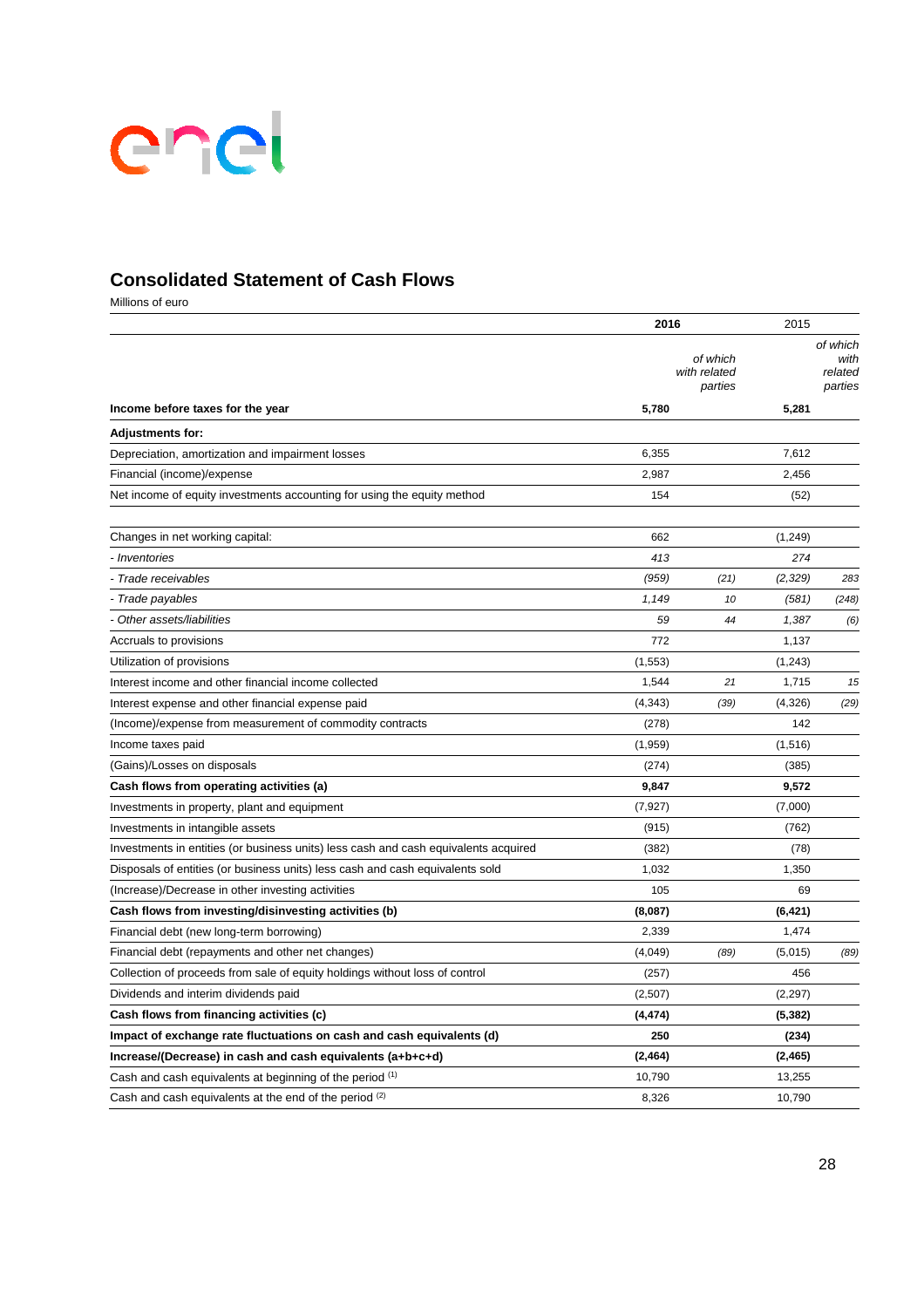

- (1) Of which cash and cash equivalents equal to €10,639 million at January 1, 2016 (€13,088 million at January 1, 2015), short-term securities equal to €1 million at January 1, 2016 (€140 million at January 1, 2015) and cash and cash equivalents pertaining to assets held for sale in the amount of €150 million at January 1, 2016 (€27 million at January 1, 2015).
- (2) Of which cash and cash equivalents equal to €8,290 million at December 31, 2016 (€10,639 million at December 31, 2015), short-term securities equal to €36 million at December 31, 2016 (€1 million at December 31, 2015) and cash and cash equivalents pertaining to assets held for sale in the amount of €150 million at December 31, 2015.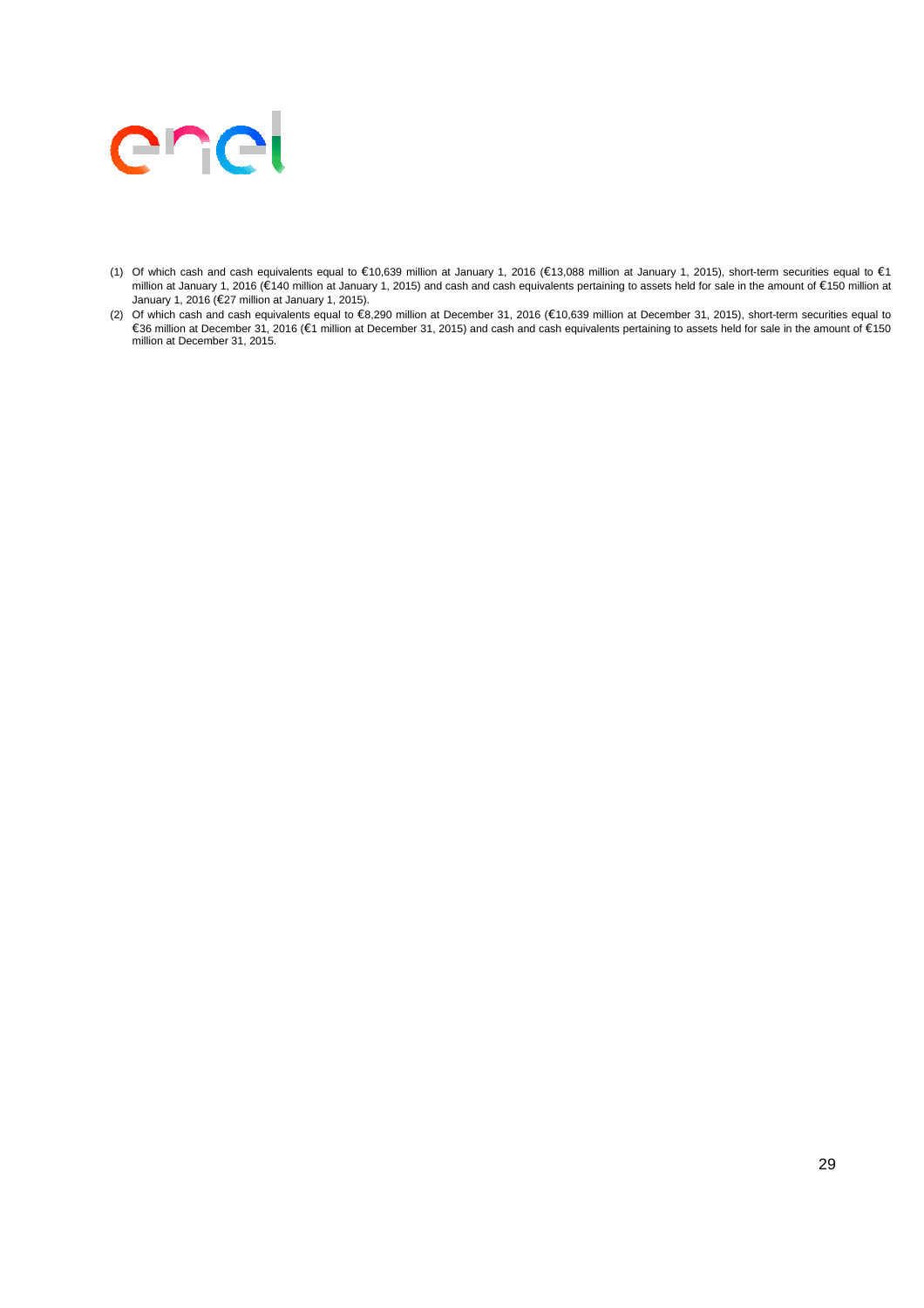

# **Enel SpA - Income Statement**

Millions of euro

|                                                  |             | 2016  |                                  | 2015  |                                  |
|--------------------------------------------------|-------------|-------|----------------------------------|-------|----------------------------------|
|                                                  |             |       | of which with<br>related parties |       | of which with<br>related parties |
| <b>Revenues</b>                                  |             |       |                                  |       |                                  |
| Revenues from services                           |             | 197   | 196                              | 237   | 238                              |
| Other revenues                                   |             | 10    | 9                                | 8     | 6                                |
|                                                  | (Sub Total) | 207   |                                  | 245   |                                  |
| Costs                                            |             |       |                                  |       |                                  |
| Purchases of consumables                         |             | 1     |                                  | 1     |                                  |
| Services, leases and rentals                     |             | 152   | 78                               | 199   | 73                               |
| Personnel                                        |             | 166   |                                  | 176   |                                  |
| Depreciation, amortization and impairment losses |             | 448   |                                  | 327   |                                  |
| Other operating expenses                         |             | 17    |                                  | 24    |                                  |
|                                                  | (Sub Total) | 784   |                                  | 727   |                                  |
| <b>Operating income</b>                          |             | (577) |                                  | (482) |                                  |
| Income from equity investments                   |             | 2,882 | 2,876                            | 2,024 | 2,024                            |
| Financial income from derivative instruments     |             | 2,787 | 1,239                            | 3,358 | 500                              |
| Other financial income                           |             | 556   | 147                              | 177   | 161                              |
| Financial expense from derivative instruments    |             | 3,127 | 467                              | 3,024 | 2,248                            |
| Other financial expense                          |             | 979   | 54                               | 1,243 | 1                                |
|                                                  | (Sub Total) | 2,119 |                                  | 1.292 |                                  |
| Income before taxes                              |             | 1,542 |                                  | 810   |                                  |
| Income taxes                                     |             | (178) |                                  | (201) |                                  |
| <b>NET INCOME FOR THE YEAR</b>                   |             | 1,720 |                                  | 1,011 |                                  |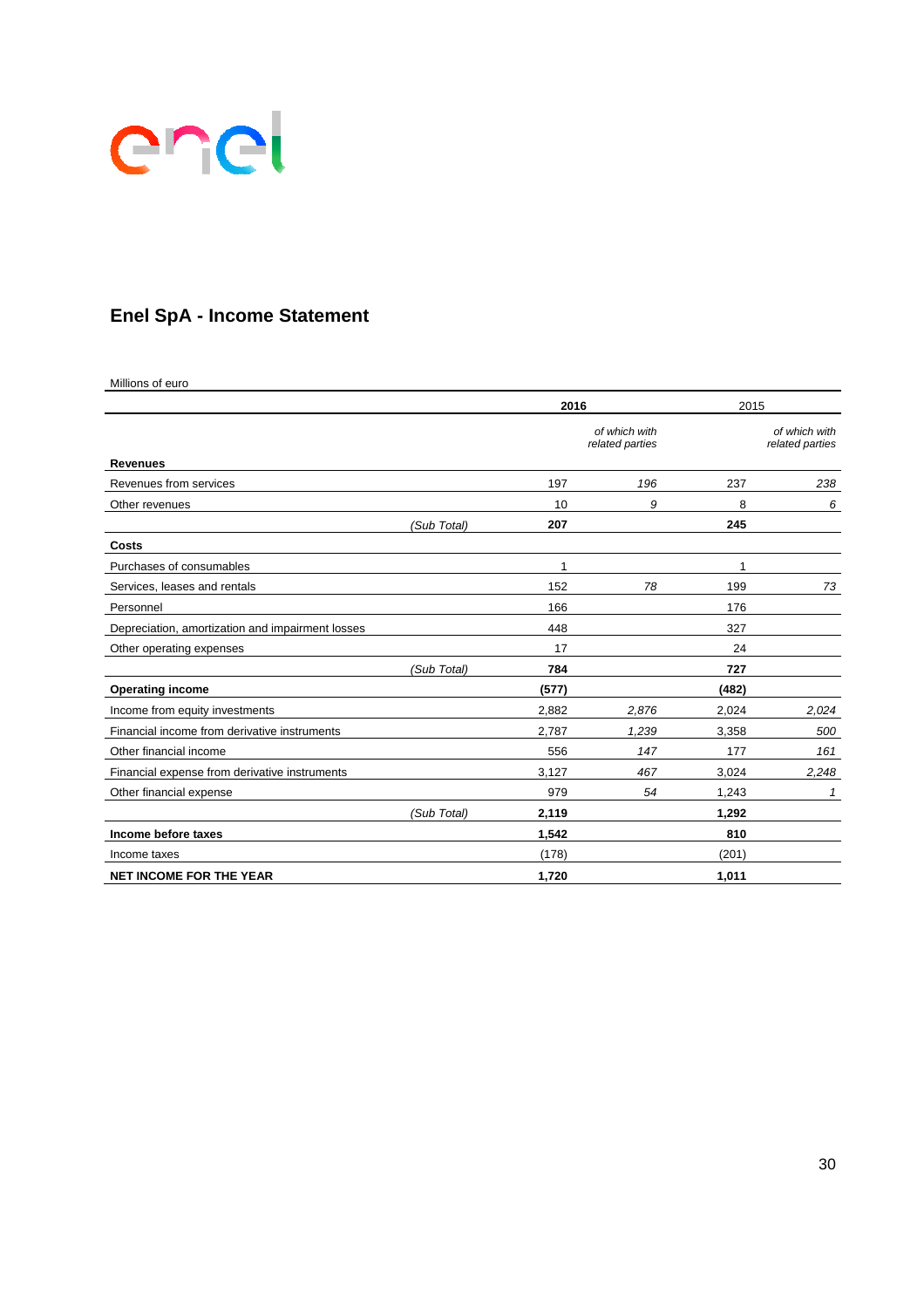

# **Enel SpA - Statement of comprehensive income for the year**

| Millions of euro                                                          |       |       |
|---------------------------------------------------------------------------|-------|-------|
|                                                                           | 2016  | 2015  |
|                                                                           |       |       |
| Net income for the year                                                   | 1,720 | 1,011 |
| Other comprehensive income recyclable to profit or loss (net of tax):     |       |       |
| Effective portion of change in the fair value of cash flow hedges         | (99)  | 55    |
| Other comprehensive income recyclable to profit or loss                   | (99)  | 55    |
| Other comprehensive income not recyclable to profit or loss (net of tax): |       |       |
| Remeasurements in net liabilities (assets) for employees benefits         | (11)  | (6)   |
| Other comprehensive income not recyclable to profit or loss               | (11)  | (6)   |
| Income/(Loss) recognized directly in equity                               | (110) | 49    |
| <b>COMPREHENSIVE INCOME FOR THE YEAR</b>                                  | 1,610 | 1,060 |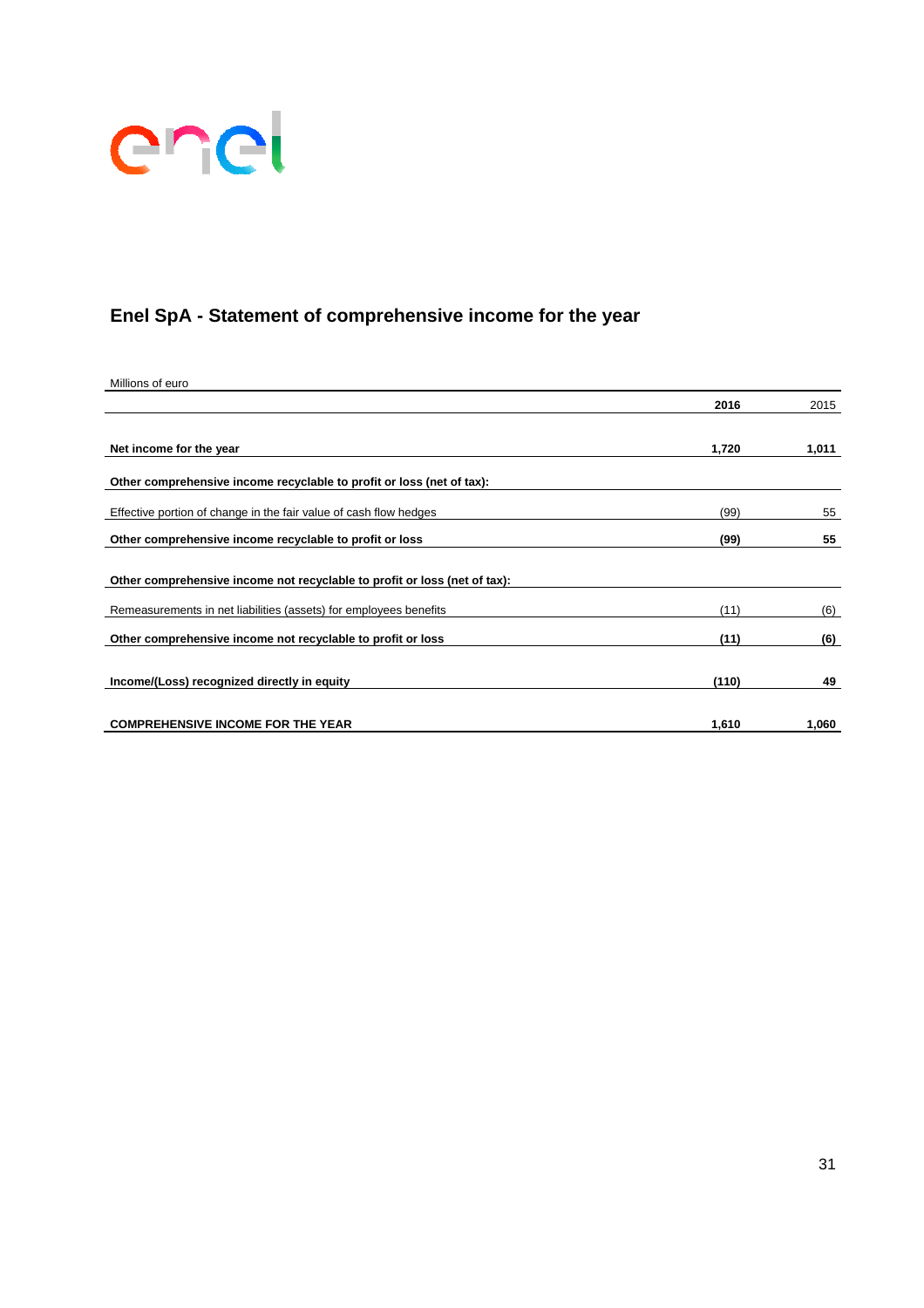

# **Enel SpA - Balance Sheet**

| Millions of euro                       |         |                 |                                  |                 |                                  |  |
|----------------------------------------|---------|-----------------|----------------------------------|-----------------|----------------------------------|--|
| <b>ASSETS</b>                          |         | at Dec. 31,2016 |                                  | at Dec. 31,2015 |                                  |  |
|                                        |         |                 | of which with<br>related parties |                 | of which with<br>related parties |  |
| <b>Non-current assets</b>              |         |                 |                                  |                 |                                  |  |
| Property, plant and equipment          |         | 9               |                                  | 7               |                                  |  |
| Intangible assets                      |         | 18              |                                  | 14              |                                  |  |
| Deferred tax assets                    |         | 370             |                                  | 373             |                                  |  |
| <b>Equity investments</b>              |         | 42,793          |                                  | 38,984          |                                  |  |
| Derivatives                            |         | 2,469           | 953                              | 2,591           | 317                              |  |
| Other non-current financial assets (1) |         | 53              | 27                               | 107             | 71                               |  |
| Other non-current assets               |         | 188             | 154                              | 409             | 164                              |  |
|                                        | (Total) | 45,900          |                                  | 42,485          |                                  |  |
| <b>Current assets</b>                  |         |                 |                                  |                 |                                  |  |
| Trade receivables                      |         | 255             | 248                              | 283             | 278                              |  |
| Income tax receivables                 |         | 212             |                                  | 319             |                                  |  |
| Derivatives                            |         | 480             | 19                               | 299             | 26                               |  |
| Other current financial assets (2)     |         | 4,221           | 3,048                            | 3,403           | 3,130                            |  |
| Other current assets                   |         | 299             | 261                              | 460             | 422                              |  |
| Cash and cash equivalents              |         | 3,038           |                                  | 5,925           |                                  |  |
|                                        | (Total) | 8,505           |                                  | 10,689          |                                  |  |
| <b>TOTAL ASSETS</b>                    |         | 54,405          |                                  | 53,174          |                                  |  |

(1) Of which long-term financial receivables for €32 million at December 31, 2016, € 77 million at December 31, 2015.

(2) Of which short-term financial receivables for €3,912 million at December 31, 2016, € 3,052 million at December 31, 2015.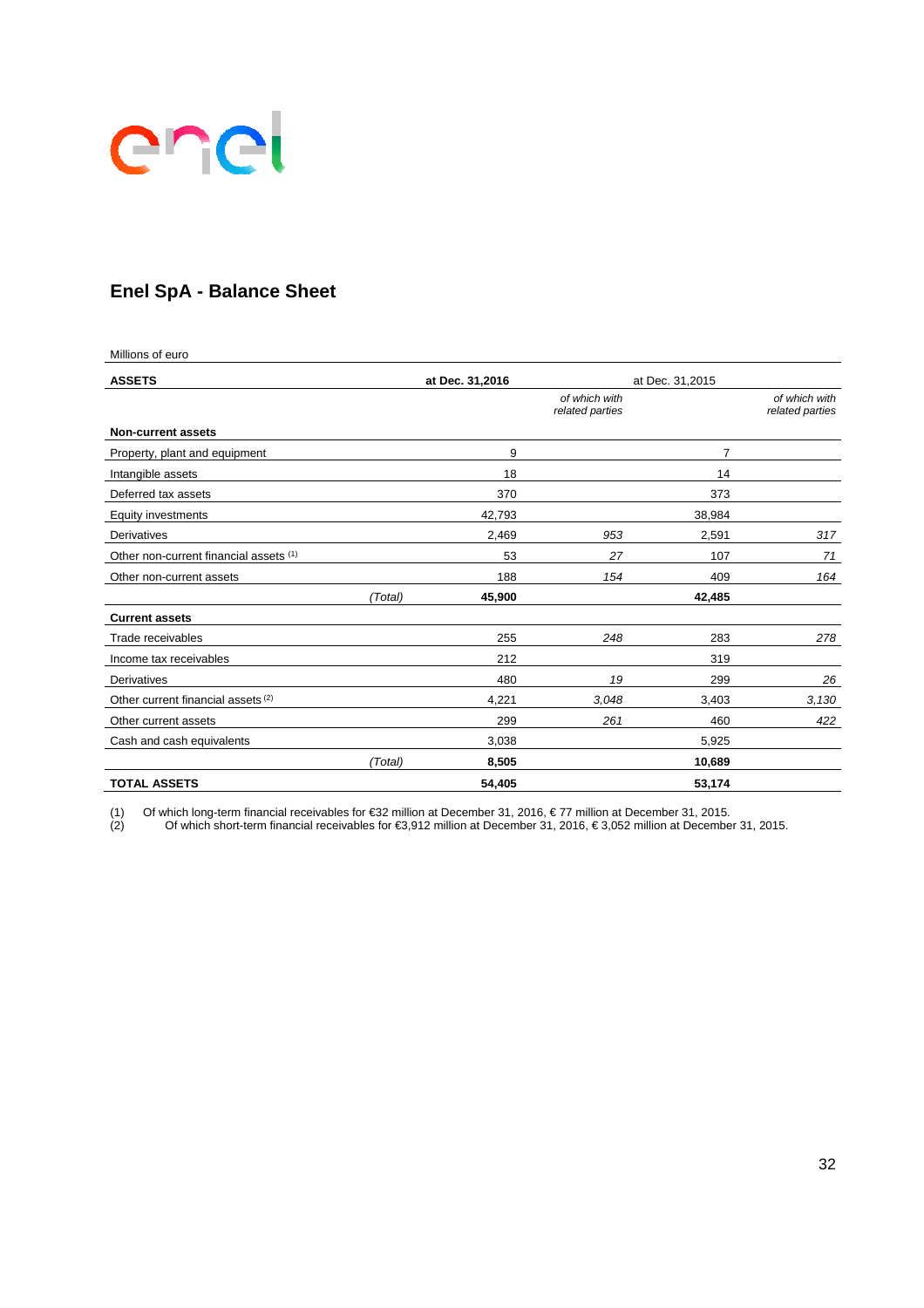# enel

#### Millions of euro

| <b>LIABILITIES AND SHAREHOLDERS' EQUITY</b>                 |             | at Dec. 31,2016 | at Dec. 31,2015                  |        |                                  |
|-------------------------------------------------------------|-------------|-----------------|----------------------------------|--------|----------------------------------|
|                                                             |             |                 | of which with<br>related parties |        | of which with<br>related parties |
| Shareholders' equity                                        |             |                 |                                  |        |                                  |
| Share capital                                               |             | 10,167          |                                  | 9,403  |                                  |
| Other reserves                                              |             | 11,410          |                                  | 9,163  |                                  |
| Retained earnings (losses carried forward)                  |             | 4,534           |                                  | 5,303  |                                  |
| Net income for the year (3)                                 |             | 805             |                                  | 1,011  |                                  |
| <b>TOTAL SHAREHOLDERS' EQUITY</b>                           | (Total)     | 26,916          |                                  | 24,880 |                                  |
| <b>Non-current liabilities</b>                              |             |                 |                                  |        |                                  |
| Long-term loans                                             |             | 13,664          | 1,200                            | 14,503 |                                  |
| Post-employment and other employee benefits                 |             | 286             |                                  | 291    |                                  |
| Provisions for risks and charges                            |             | 68              |                                  | 53     |                                  |
| Deferred tax liabilities                                    |             | 246             |                                  | 291    |                                  |
| Derivatives                                                 |             | 3,082           | 747                              | 2,717  | 1,365                            |
| Other non current liabilities                               |             | 36              | 33                               | 243    | 243                              |
|                                                             | (Sub Total) | 17,382          |                                  | 18,098 |                                  |
| <b>Current liabilities</b>                                  |             |                 |                                  |        |                                  |
| Short-term loans                                            |             | 6,184           | 4,268                            | 4,914  | 3,243                            |
| Current portion of long-term loans                          |             | 973             |                                  | 3,062  |                                  |
| Trade payables                                              |             | 150             | 68                               | 164    | 59                               |
| <b>Derivatives</b>                                          |             | 556             | 464                              | 367    | 276                              |
| Other current financial liabilities                         |             | 550             | 82                               | 643    | 84                               |
| Other current liabilities                                   |             | 1,694           | 544                              | 1,046  | 354                              |
|                                                             | (Sub Total) | 10,107          |                                  | 10,196 |                                  |
| <b>TOTAL LIABILITIES</b>                                    |             | 27,489          |                                  | 28,294 |                                  |
| <b>TOTAL LIABILITIES AND SHAREHOLDERS'</b><br><b>EQUITY</b> |             | 54.405          |                                  | 53,174 |                                  |

(3) In 2016, net income is reported net of interim dividend equal to €915 million.